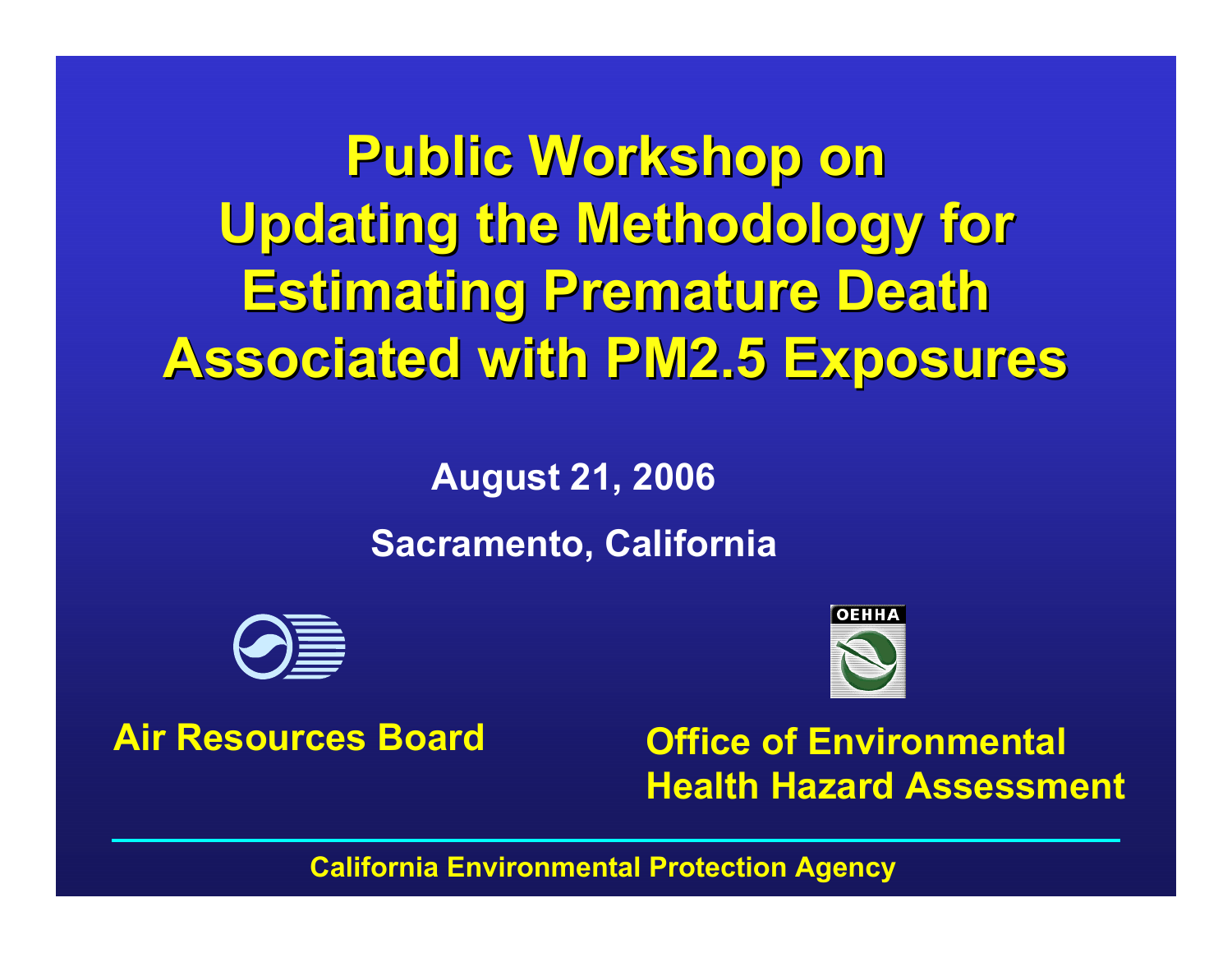#### **Agenda Summary Agenda Summary**

- Background on ARB's health impacts analysis
- $\bullet$ U.S. EPA's expert elicitation
- $\bullet$ Overview of ARB's analysis plan
- Public comments and questions
- Conclusions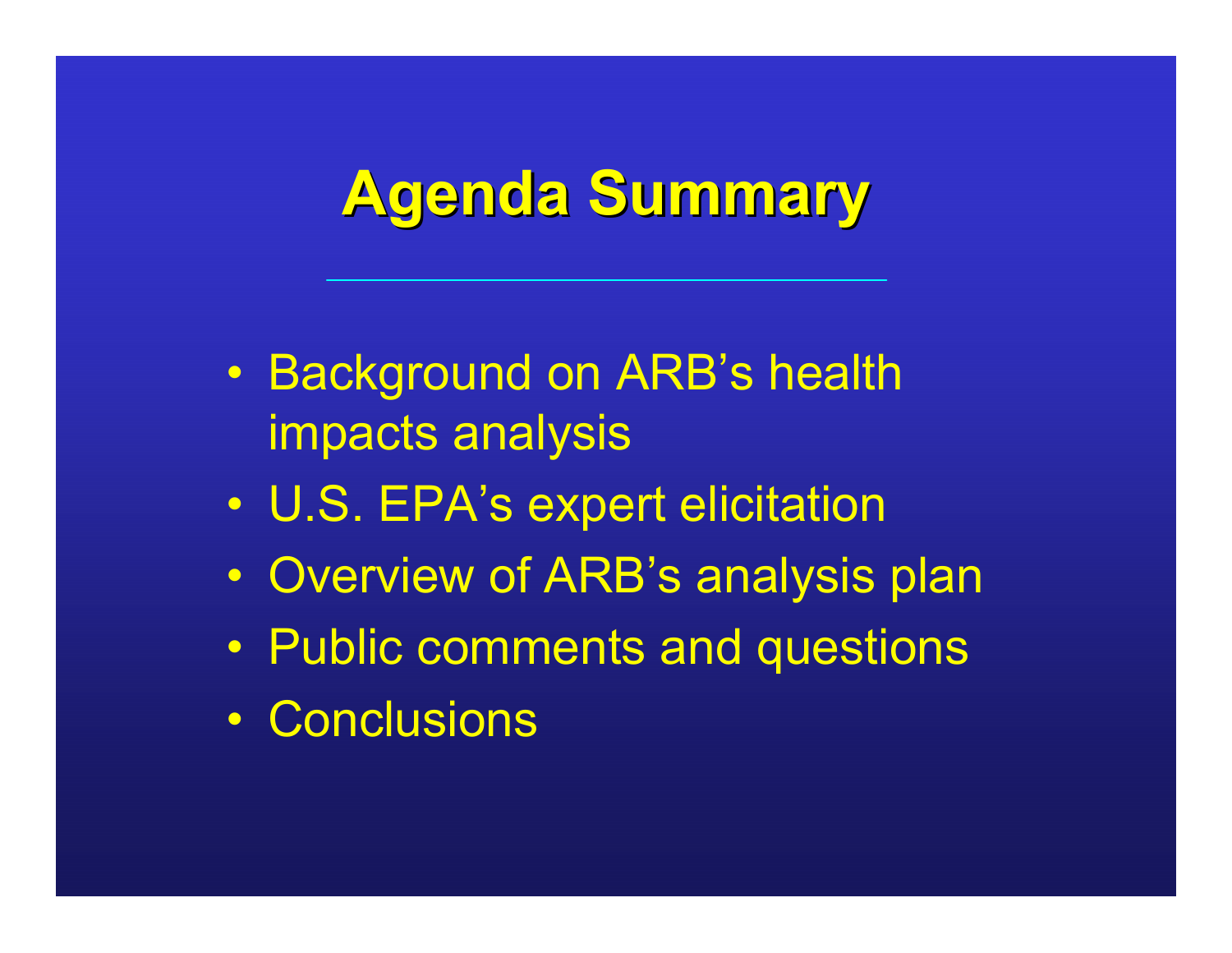## **ARB's Health Impacts Analysis Health Impacts Analysis**

- Estimate health impacts due to air quality levels that do not meet State ambient air quality standards for ozone and PM
- Estimate benefits associated with proposed diesel PM regulations to reduce emissions
	- Numerous diesel PM airborne toxic control measures
	- Ports and Goods Movement emissions reduction plan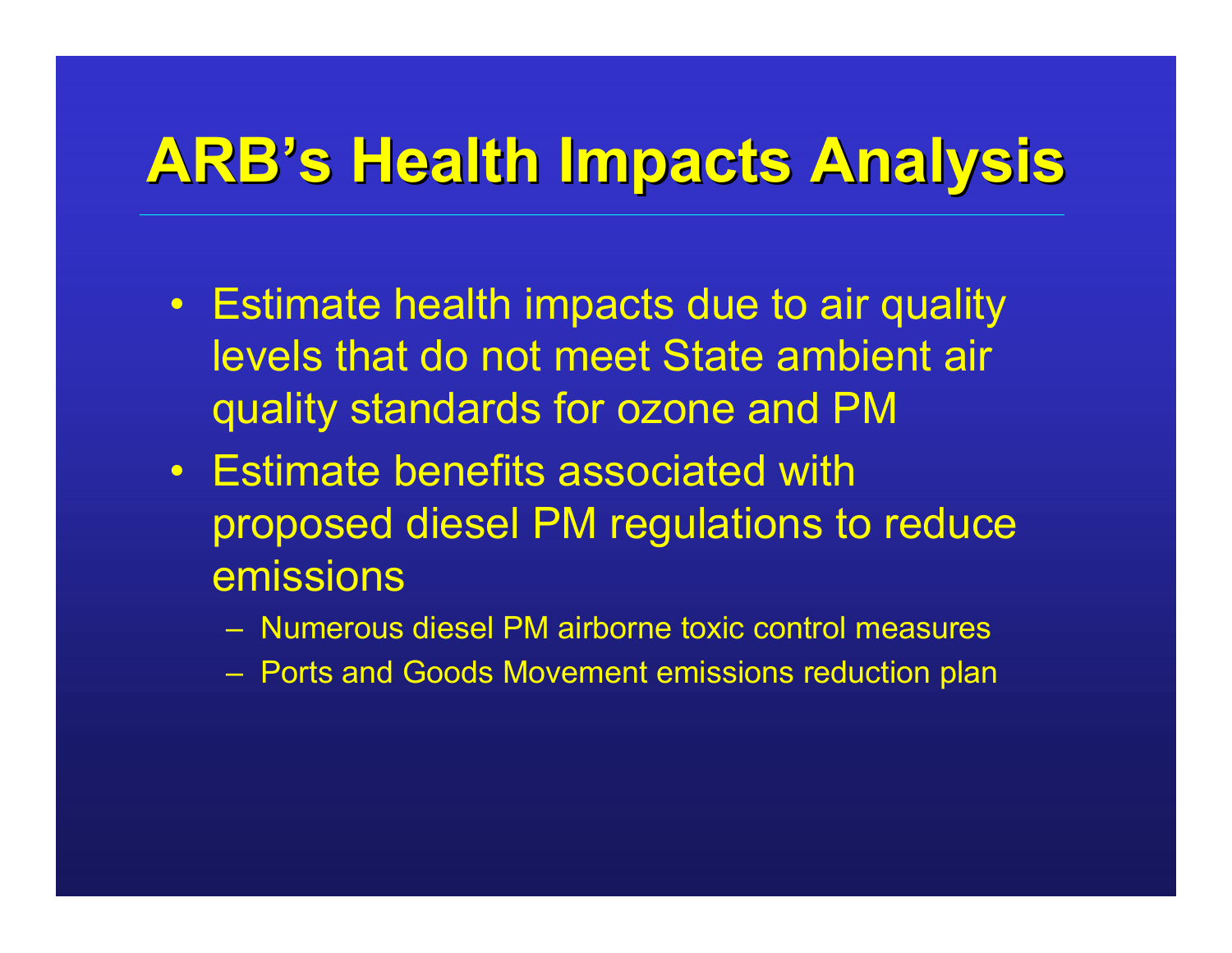## **Why Update the Methodology? Why Update the Methodology?**

- Pope 2002 (ACS) study for premature death and PM2.5 used by ARB
- New studies emerged since 2002
	- Jerrett 2005: subset of ACS in Los Angeles region
	- Laden 2006: follow-up to Harvard 6-cities
	- Intervention studies
- Need to consider all health studies on the subject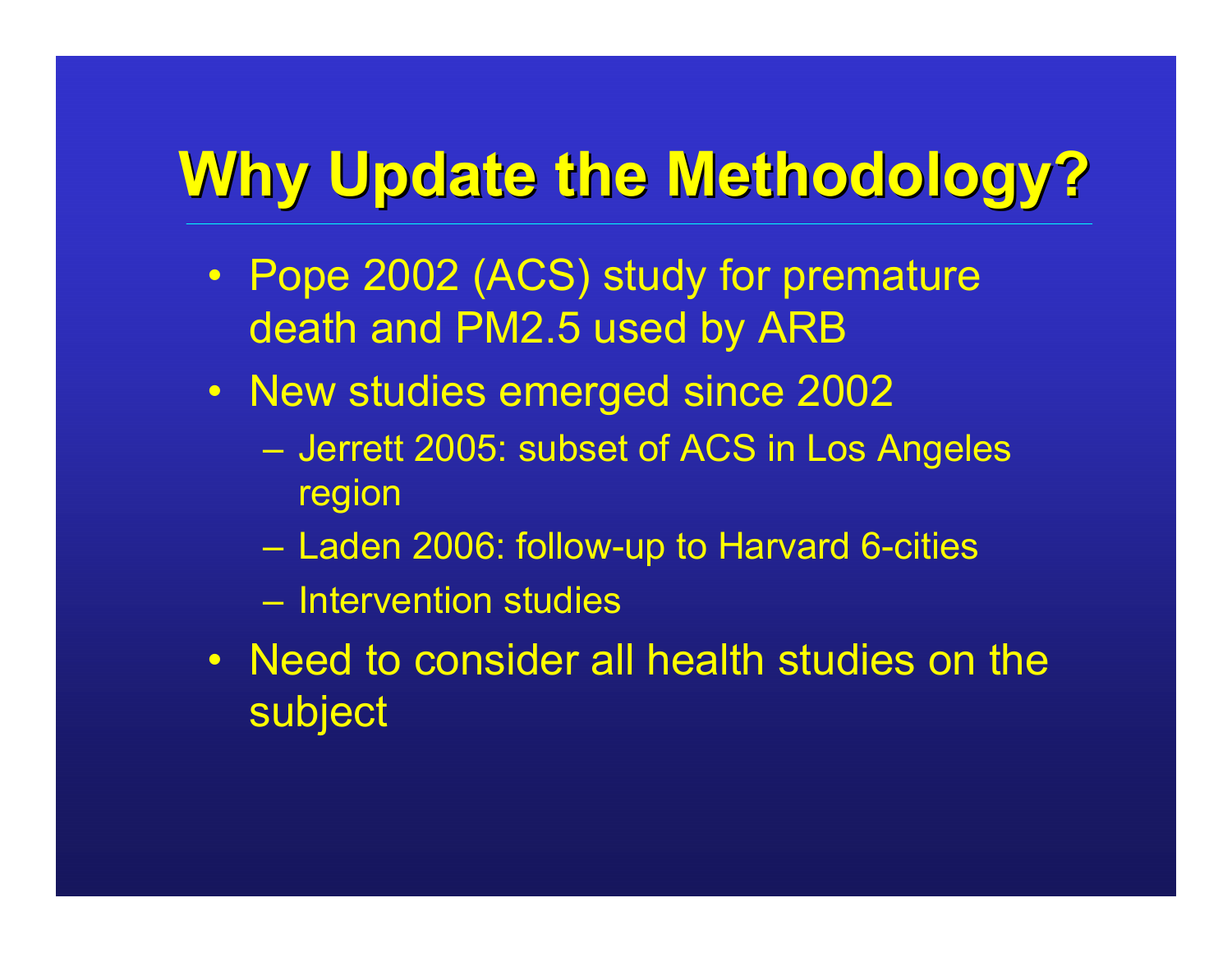#### **Advisors**

- Dr. Jonathan Levy, Harvard University
- $\bullet$  Dr. Bart Ostro, Office of Environmental Health Hazard Assessment
- Dr. Arden Pope, Brigham Young **University**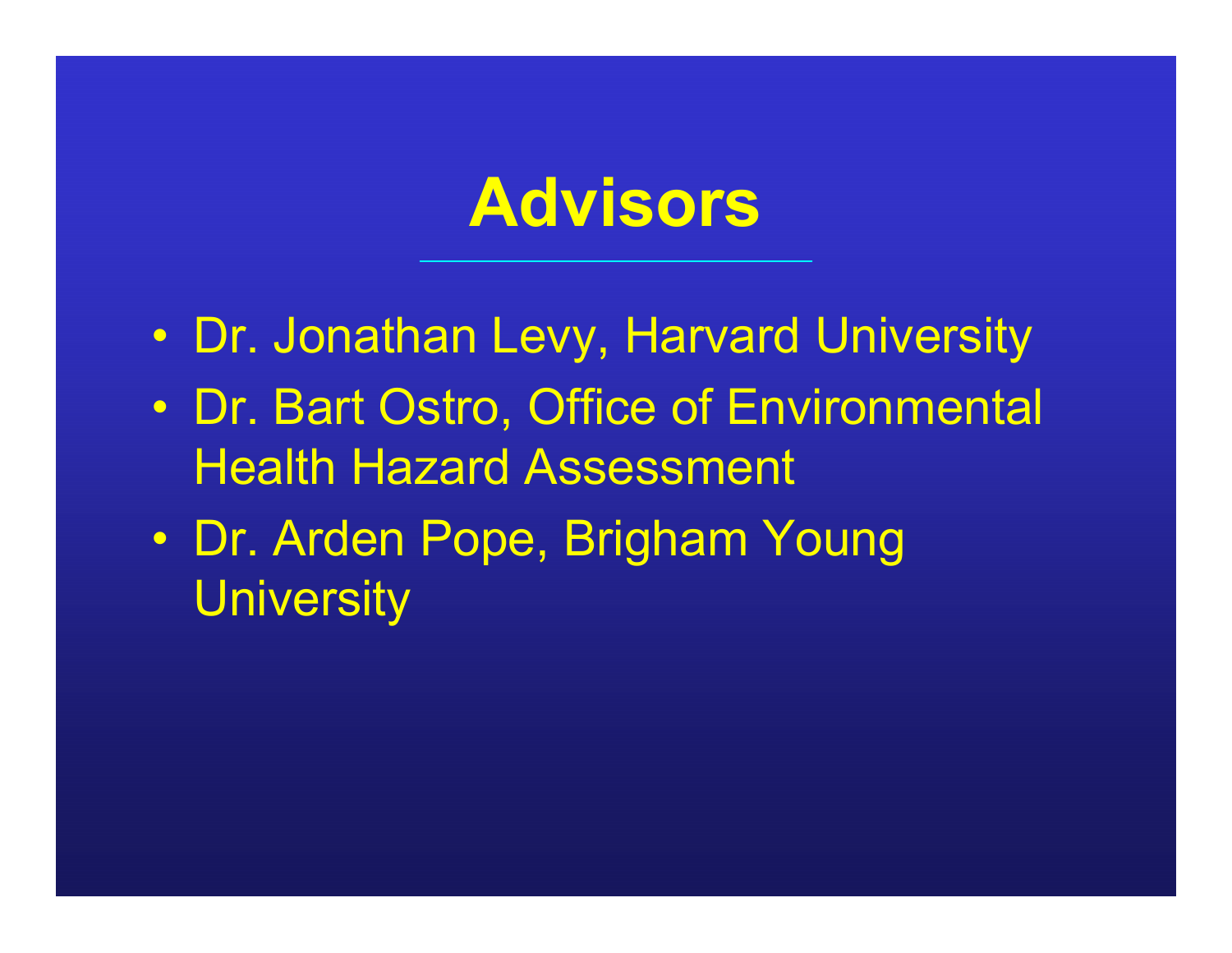#### **U.S. EPA U.S. EPA's Expert Elicitation s Expert Elicitation**

- Formal process to capture the current state of knowledge on PMmortality relationship
- $\bullet$ Draws on a wide array of evidence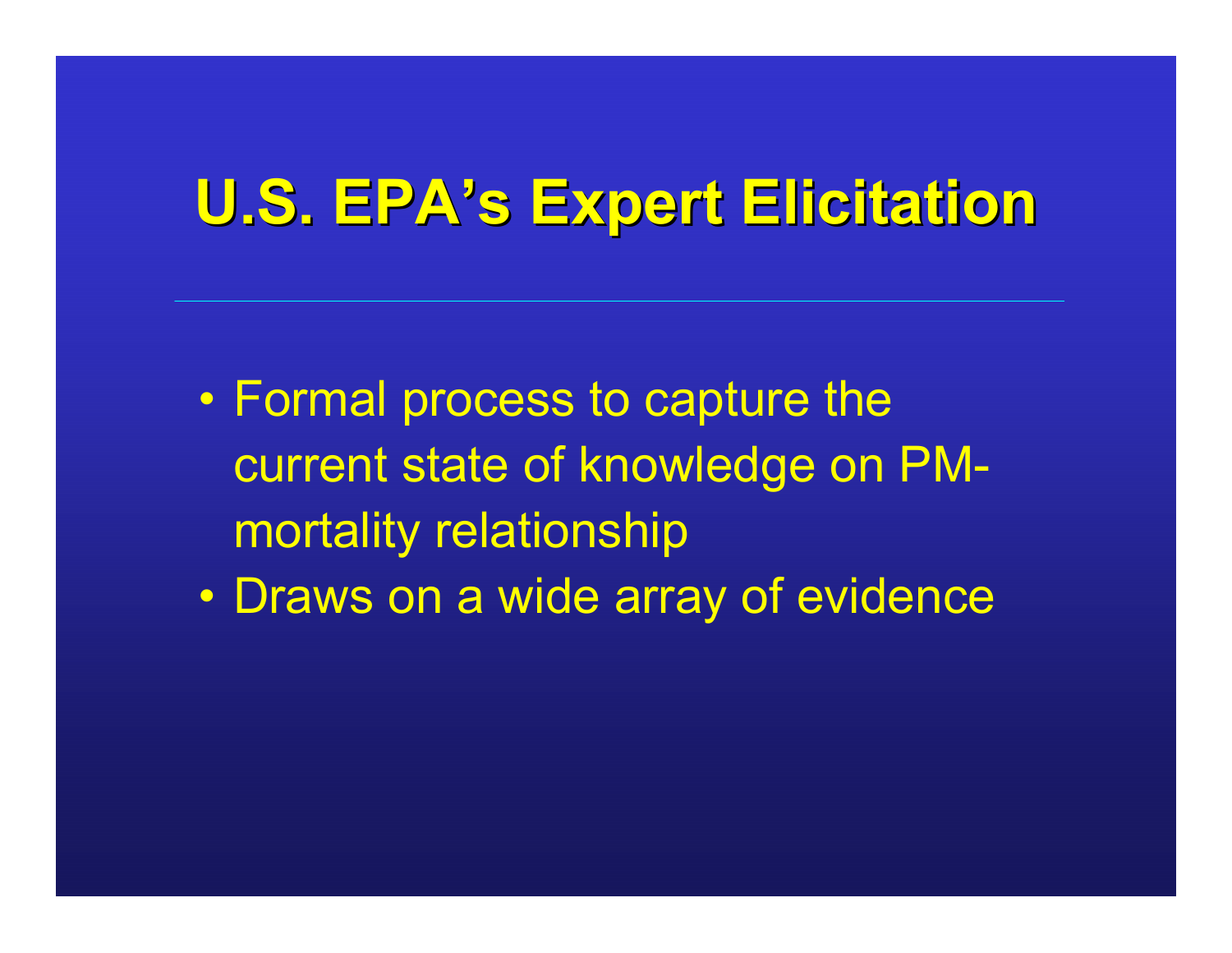## **EPA's Expert Elicitation of the Association of PM2.5 Exposures to Mortality**

Presented to: California Air Resources BoardPublic Workshop August 21, 2006

Lisa ConnerOffice of Air Quality Planning & Standards U.S. Environmental Protection Agency

Project Team: Bob Hetes, Bryan Hubbell, Harvey Richmond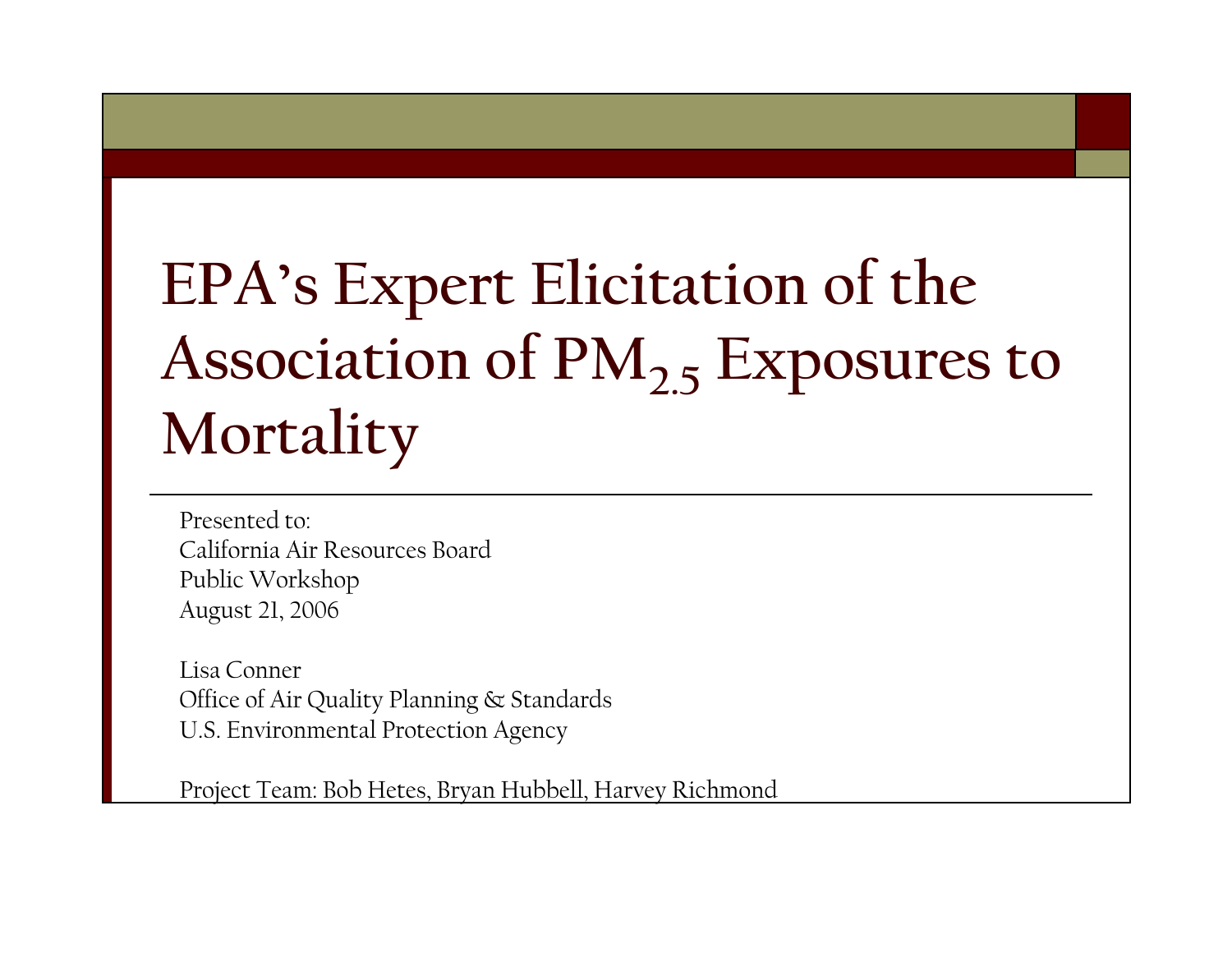## Outline

- □ Background on Expert Elicitation
- $\Box$  EPA's use of Expert Elicitation to Characterize Uncertainty
- □ How We Conducted the new PM-Mortality Expert Elicitation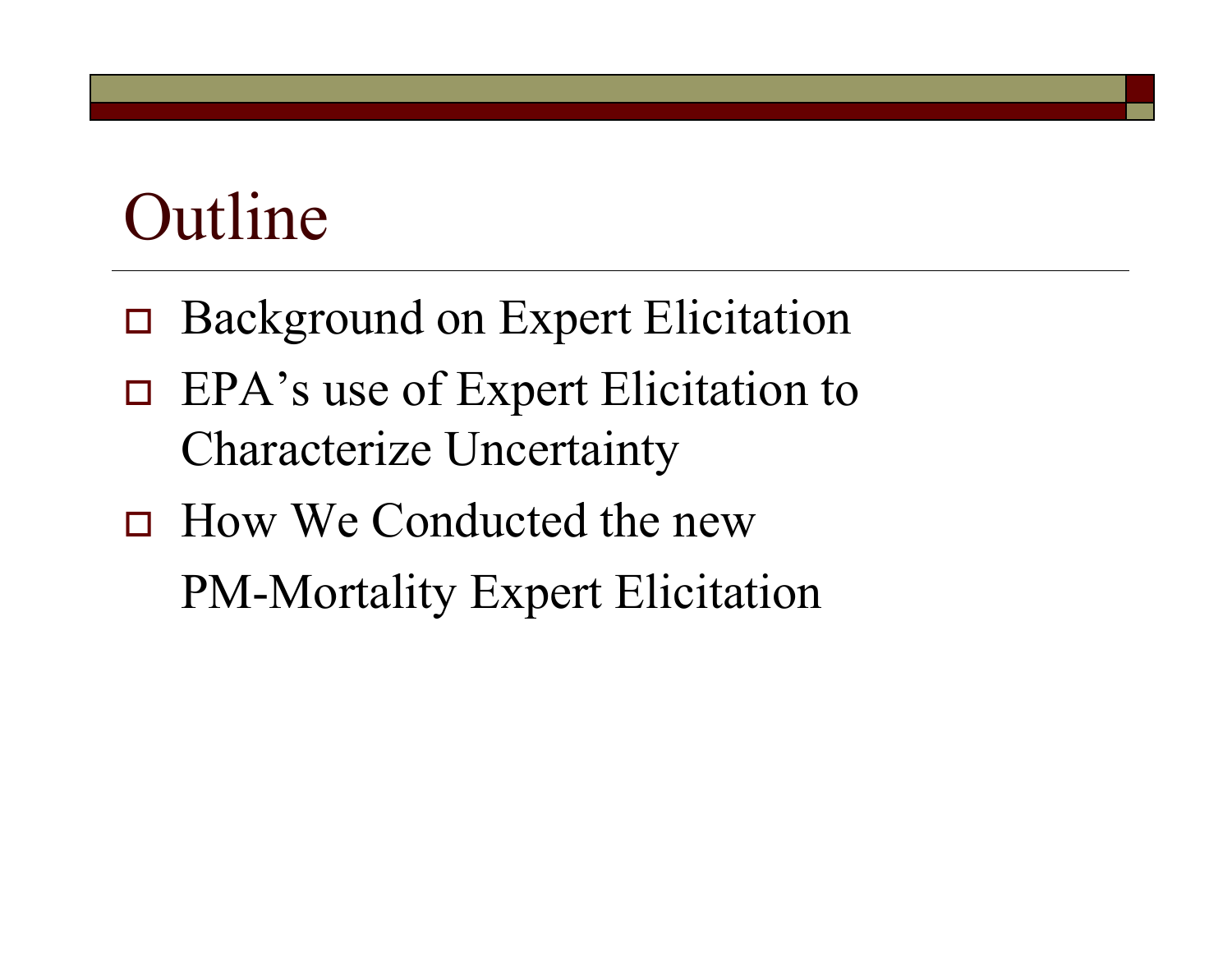## Background

- $\Box$  Congress asked the National Academies of Science (NAS) to review how EPA estimates the benefits of air pollution regulations
- П NAS completed their Report to Congress in 2002
	- F. Commends EPA on the approach to estimating PM benefits
	- F. Well thought-out and scientifically defensible
- $\Box$  Key finding in NAS report is that EPA could improve upon its characterization of uncertainty
	- Recommends more exploration of quantified approaches to fully characterize uncertainty
		- $\Box$ Typically using empirical data from statistical analyses
		- $\Box$  Provide the Expected Outcome (the mean or average) and the uncertainty range around that estimate
			- Expressed in a distribution of probabilities of each outcome
	- $\mathcal{C}^{\mathcal{A}}$  Probability distributions should be obtained from experts where data are limited, or where understanding precludes the use of conventional statistical techniques. NAS specifically states:
		- $\Box$ Expert elicitation recommended as one of several methods to characterize uncertainty in benefit analyses
		- $\Box$  When expert judgment is used, it should be clearly identified and rationales and bases for judgments should be made available
		- $\Box$ Expert Elicitation results should be compared to empirically-derived results when possible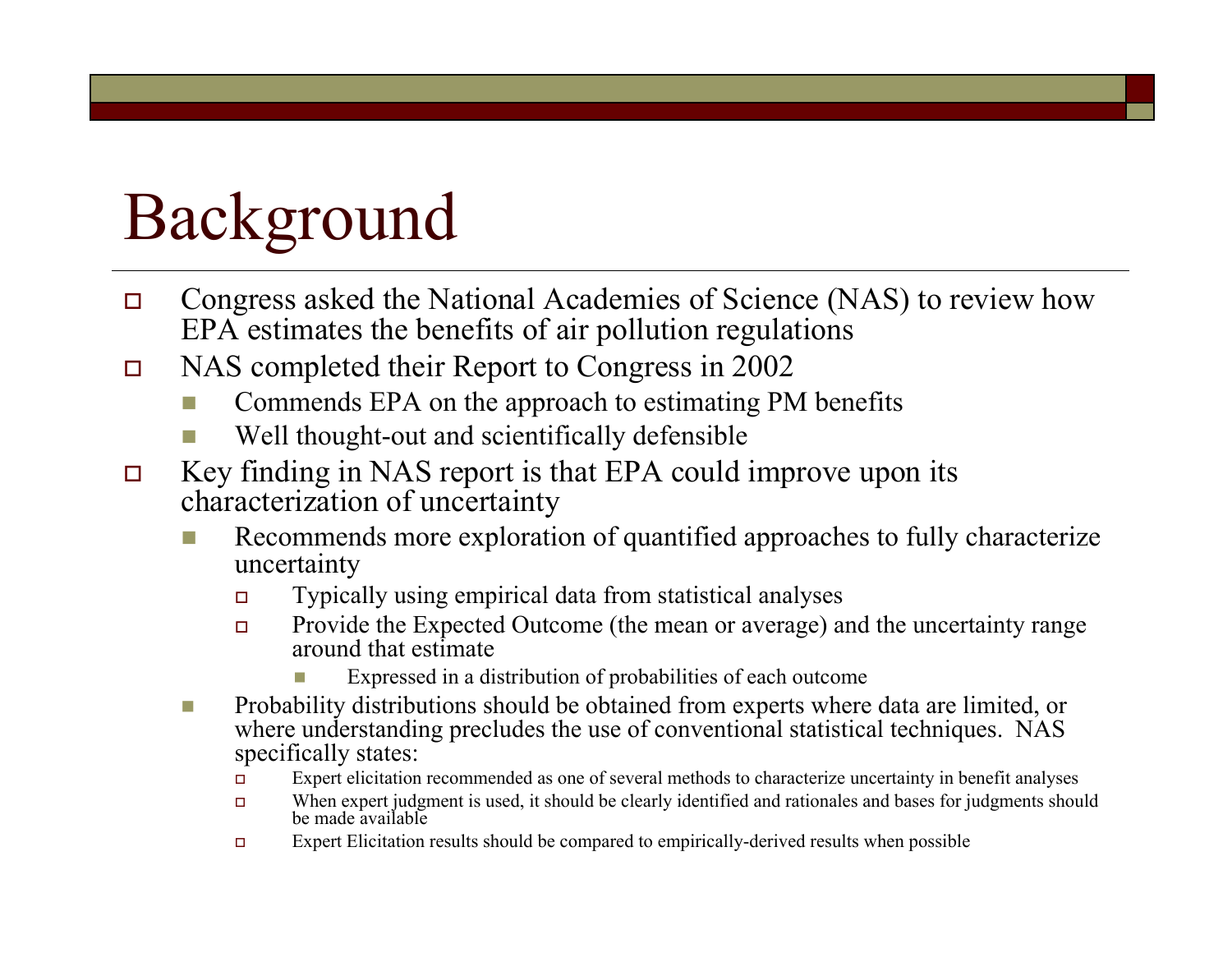#### What is Expert Elicitation?

- $\Box$  Eliciting the judgments of experts on a topic using a survey instrument
	- A protocol provides the script for questions to ask of the experts
		- $\Box$  Well-thought out; passes clairvoyance test; avoids biases or leading questions
	- Experts use empirical data from a variety of sources, past experience, and judgment in giving their answer
- $\Box$  Expert Judgment is a quantitative expression of what an expert knows and doesn't know about a subject
- $\Box$ Judgment expressed as probabilities - degree of belief
- $\Box$  Also provides a description of the underlying basis for their judgment – evidence, theory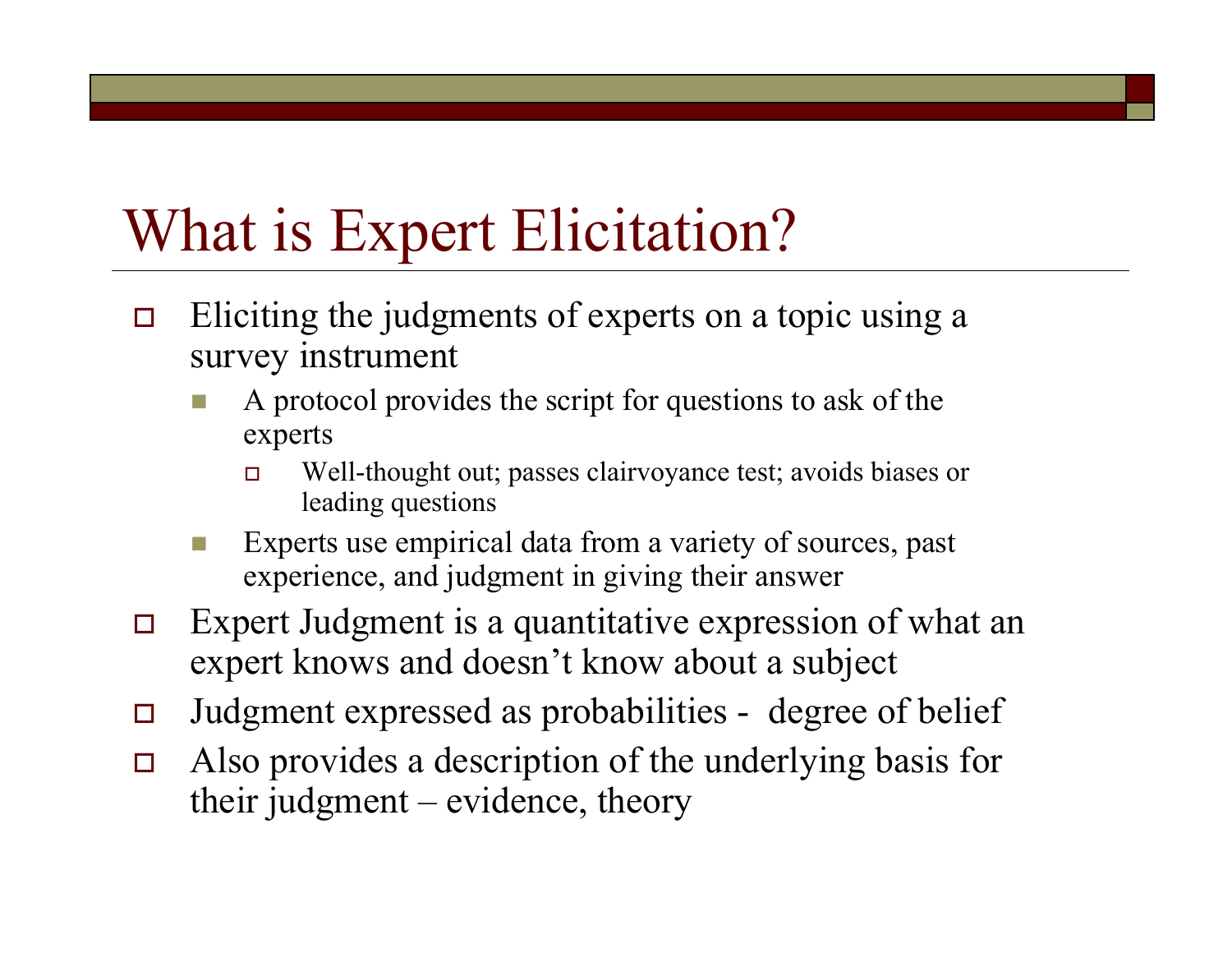## EPA'S History using Expert Elicitation

- $\Box$  *OAQPS lead (Pb) health effects for ambient standards review (1985- 1986)*
- П *OAQPS ozone chronic lung injury (1990-1992)*
- $\Box$  *OAQPS/OMB Pilot Elicitation: particulate matter short- and long-term exposure mortality (2004)*
	- F. Pilot-scale project completed in one-year period
		- $\Box$ Small panel of experts selected from two known NAS committees
		- $\Box$  Truncated time precludes holding planning workshops to evaluate and inform development; or to explain expectations and prepare experts for the elicitation interview
		- □ Final report available at: www.epa.gov/ttn/ecas/benefits.html
- $\Box$  Why did we pick the PM2.5-mortality function for an elicitation?
	- F. Accounts for 85 – 95% of total benefits
	- Т. Many empirical studies available, but no one study is able to capture the suite of issues surrounding the mortality estimate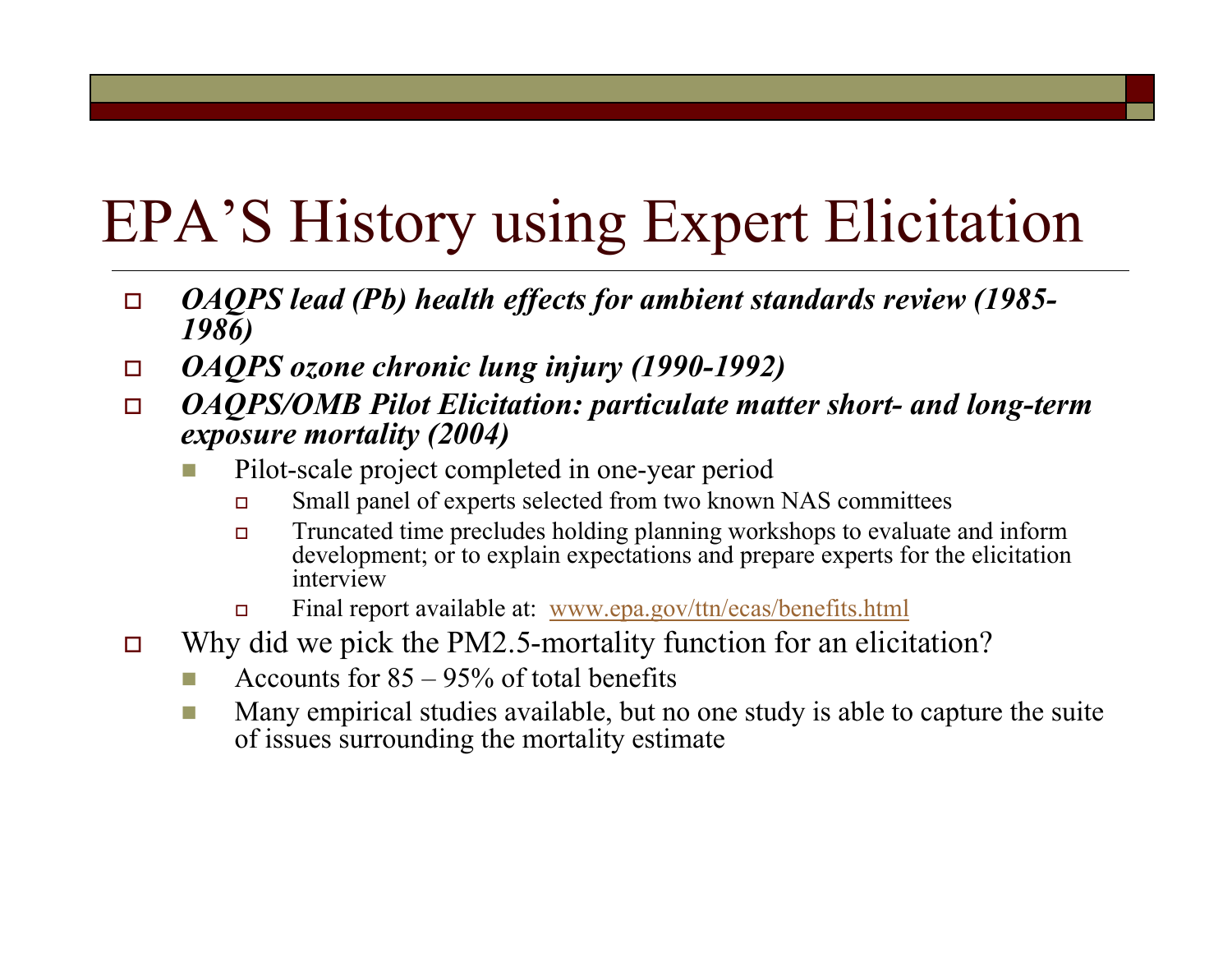# Design Elements of an Elicitation

- $\Box$ Problem Definition -- Decision on Scope and Focus
- $\Box$  Protocol Development
	- Introduction: purpose and goal of elicitation
	- Г Background: scenario description, trends in air quality
	- a a Factors to consider relating to the estimation of PM-related mortality
	- Elicitation questions quantitative probabilistic distributions
- П Expert Selection
- $\Box$ Briefing Book
- $\Box$ Test Run of Protocol
- П Pre-Elicitation Workshop
- П Elicit Judgments
- $\Box$ Post-Elicitation Workshop
- П Analysis of Results
- $\Box$ Peer Review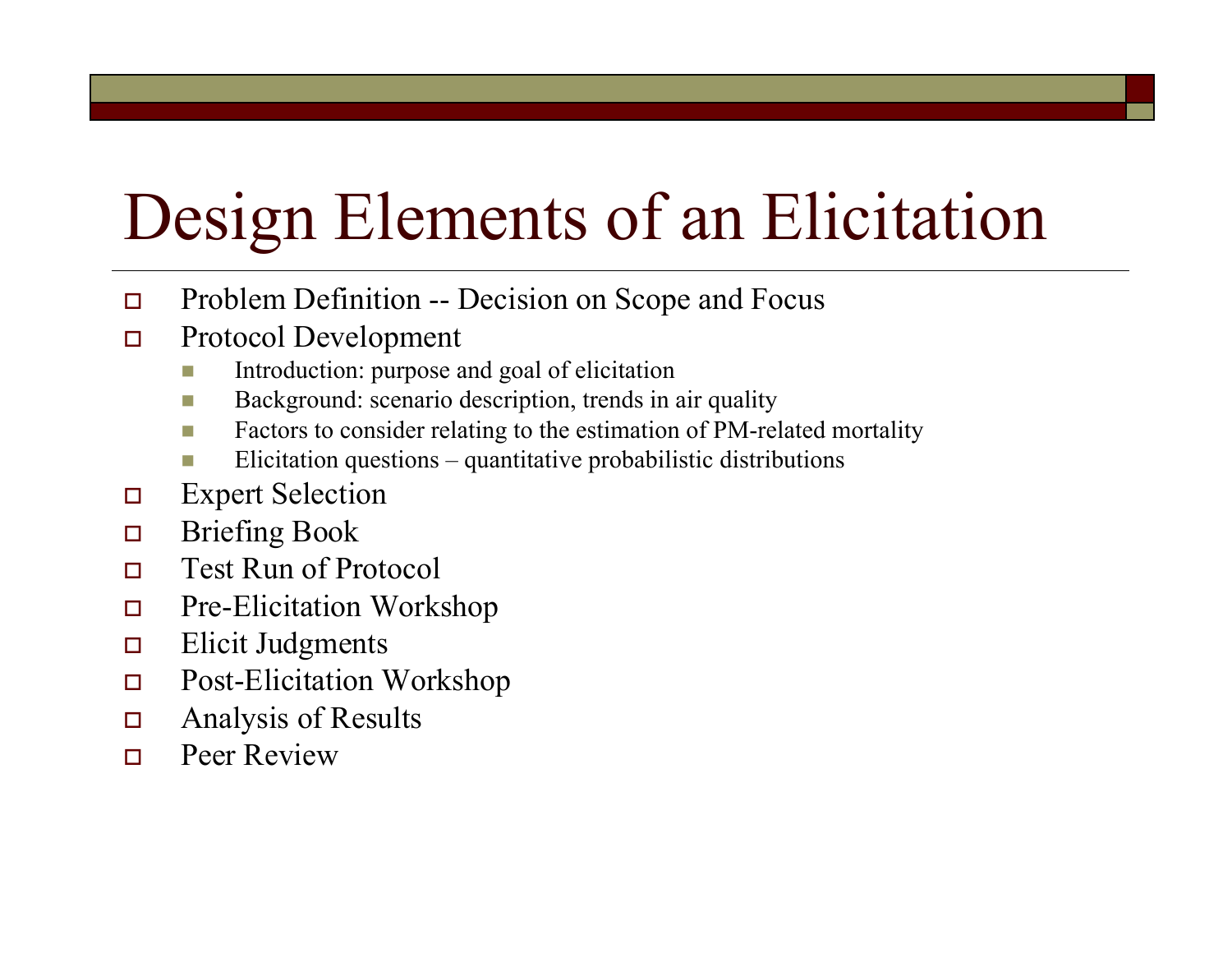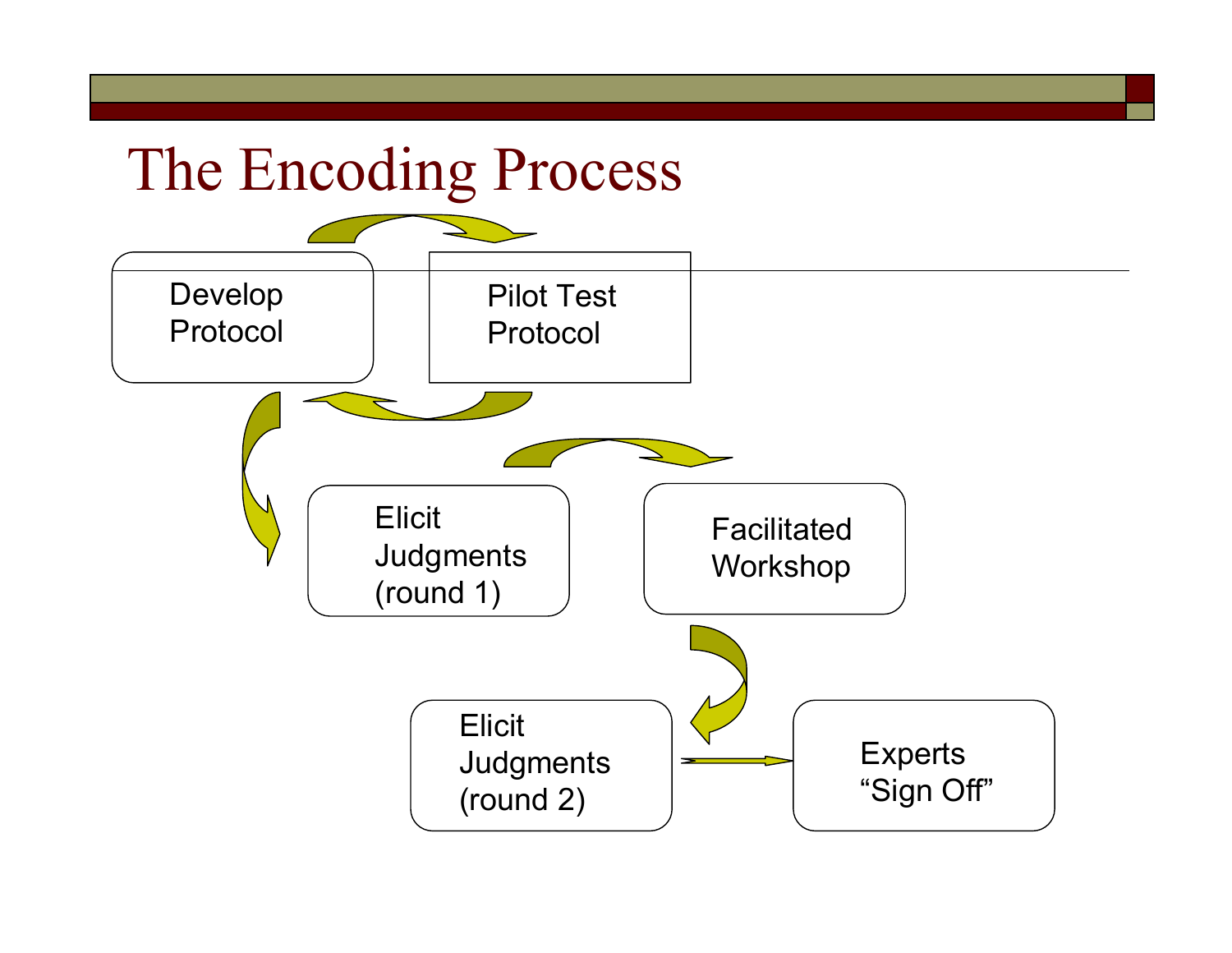#### Scope and Focus of the PM-Mortality Elicitation

- $\Box$  To elicit judgments of the concentration-response function for mortality associated with exposures to annual PM2.5, including a probabilistic distribution of uncertainty.
	- F. Experts consider the influence of both short-term exposures and long-term exposures in providing an overall response.
	- Separate qualitative and quantitative questions on key factors considered in determining the overall response
		- $\Box$ Key studies used in forming their judgment
		- $\Box$  Detailed information on confounding, causality, and mechanisms, and effect modification
		- $\Box$ Shape of the Function and potential for thresholds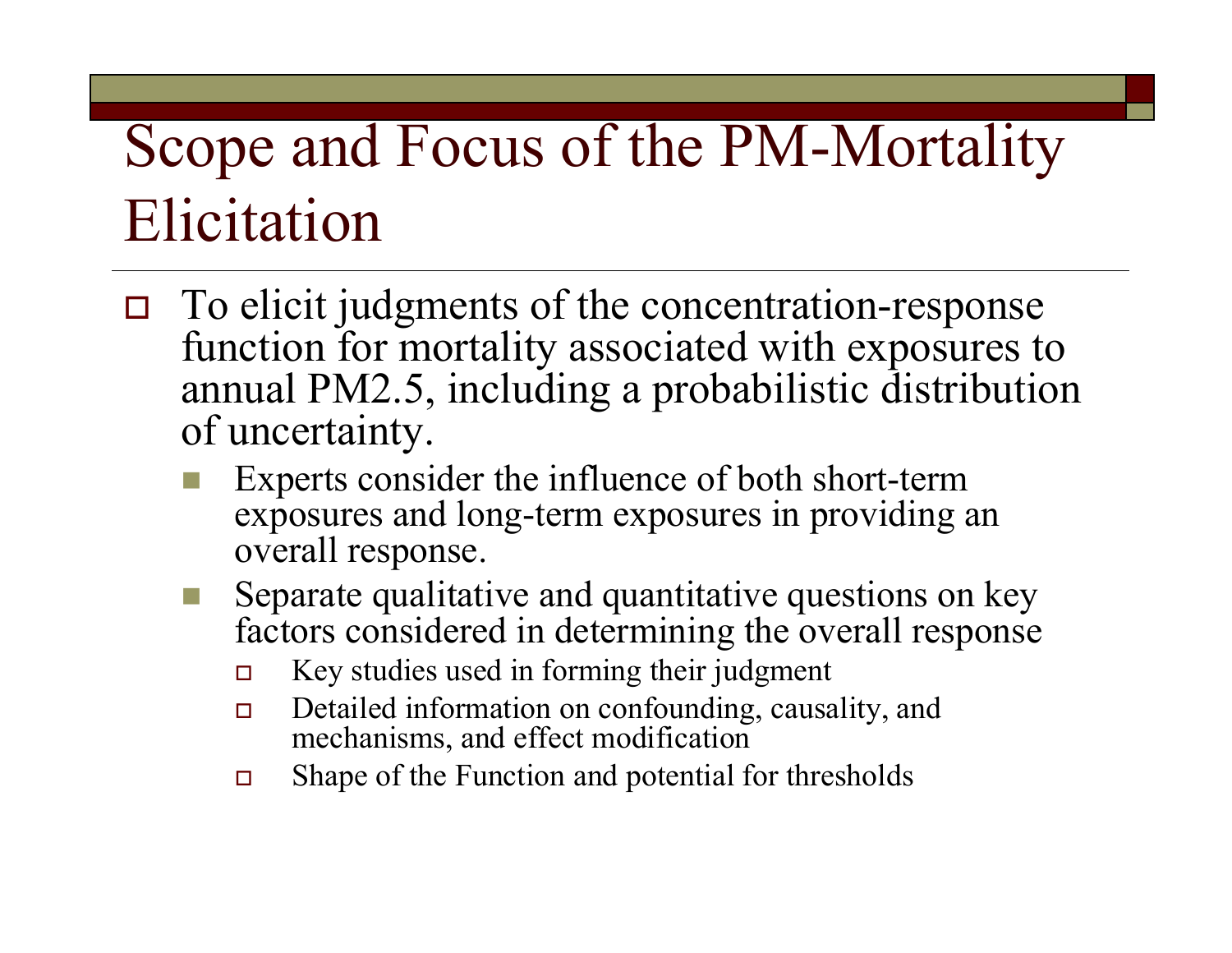## Protocol Development

- $\Box$  Improved upon experience from a Pilot Expert Elicitation completed in 2004
- $\Box$  Key assumptions prior to eliciting judgments
	- F. PM differs by location, however, we are eliciting views that can be applicable to the U.S. in general (all locations) – experts were to consider effects from high PM concentrations as well as low concentrations
	- H. EPA's intent was expressed in terms of uncertainty characterization in benefit analyses
		- $\Box$  Experts were told that the results would not be used for the setting the PM NAAQS standard
- П Clearly defined questions for Factors to Consider
	- F. Effect Modification
	- F. Confounding
	- F. Exposure Misclassification
	- **College** Causality – semi-quantitative format
	- T. Shape of C-R function & thresholds in effect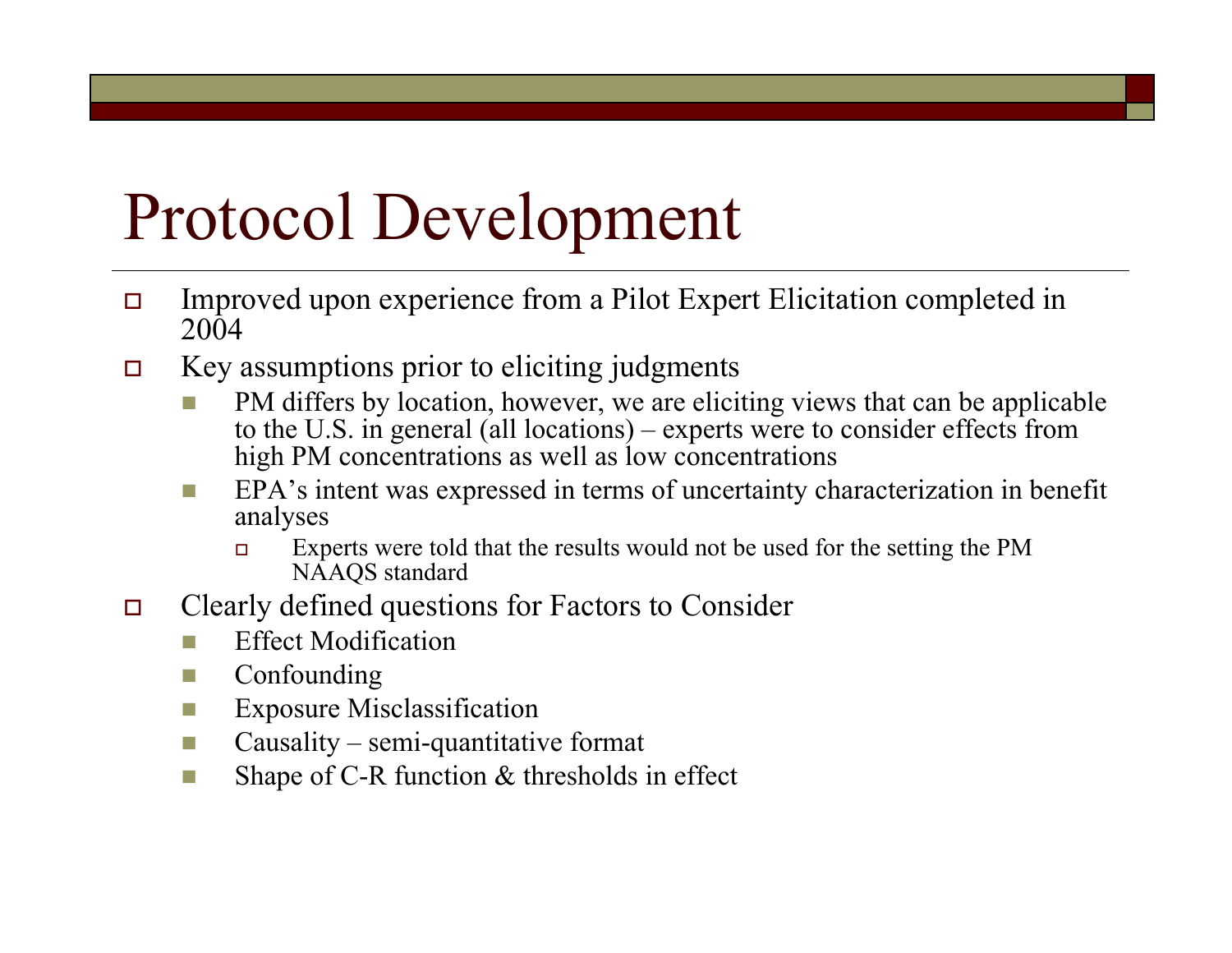## Development History

- $\Box$  Protocol development started in 2004 with input from health experts from EPA's Office of Research and Development, EPA'S Office of Air Quality Planning Standards; academia; as well as input from elicitation experts from OAQPS and academia
- $\Box$  Technical reviews by outside experts at a Symposium (April 2005)
- $\Box$  Test Run of the Protocol with independent, in-house experts
- Contracted with an elicitation expert, Dr. Katherine Walker, and a subject matter expert, Dr. Patrick Kinney, to conduct the elicitation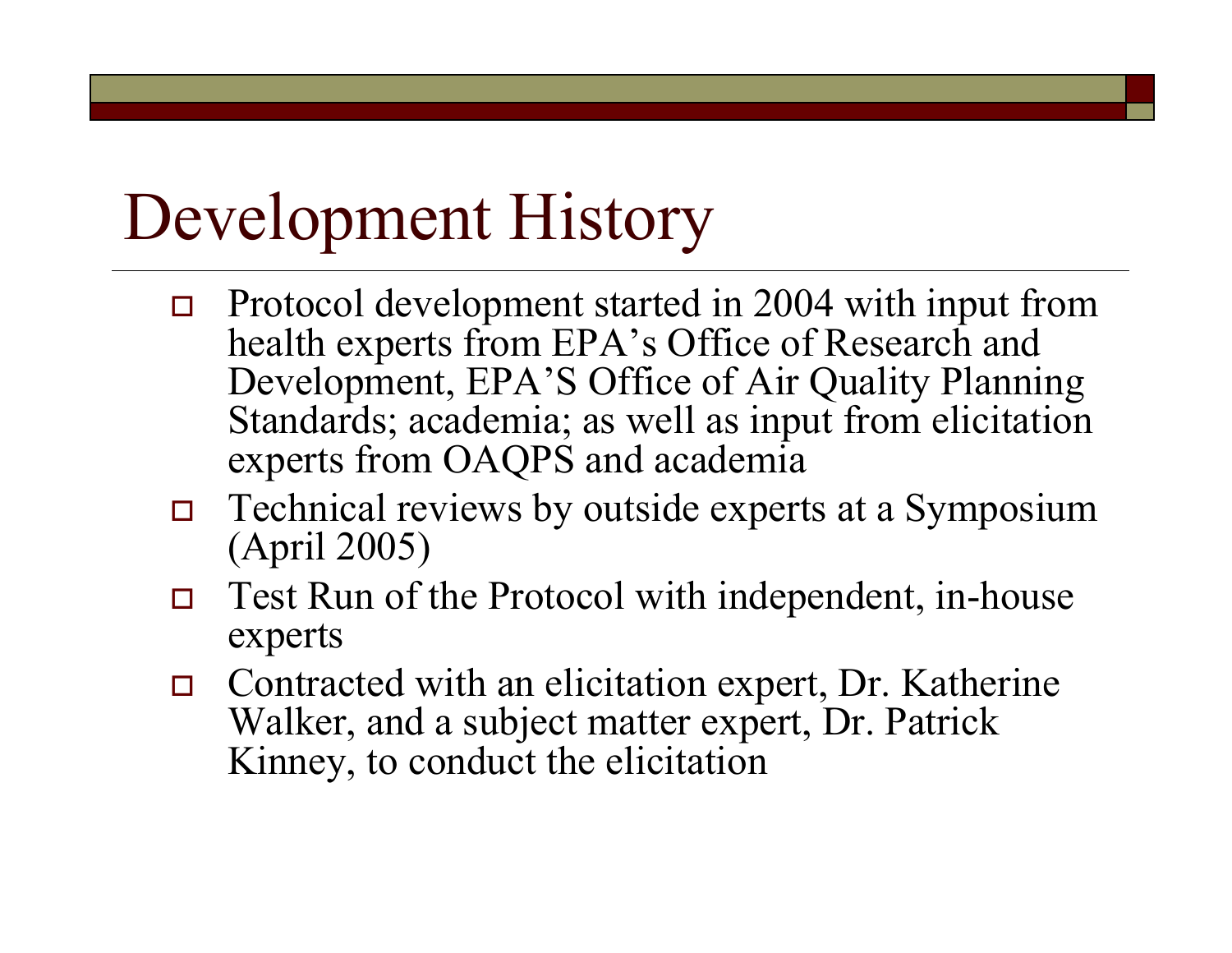## Briefing Book

- $\Box$ EPA's PM Criteria Document (CD)
- $\Box$ EPA's Air Quality Trends Report
- $\Box$ Articles on PM mortality issued after final CD
- $\Box$ WHO Report on PM and Ozone
- $\Box$  Committee on the Medical Effects of Air Pollution (COMEAP) Annual Report
- Also allowed for experts to identify additional relevant items - shared with all participating experts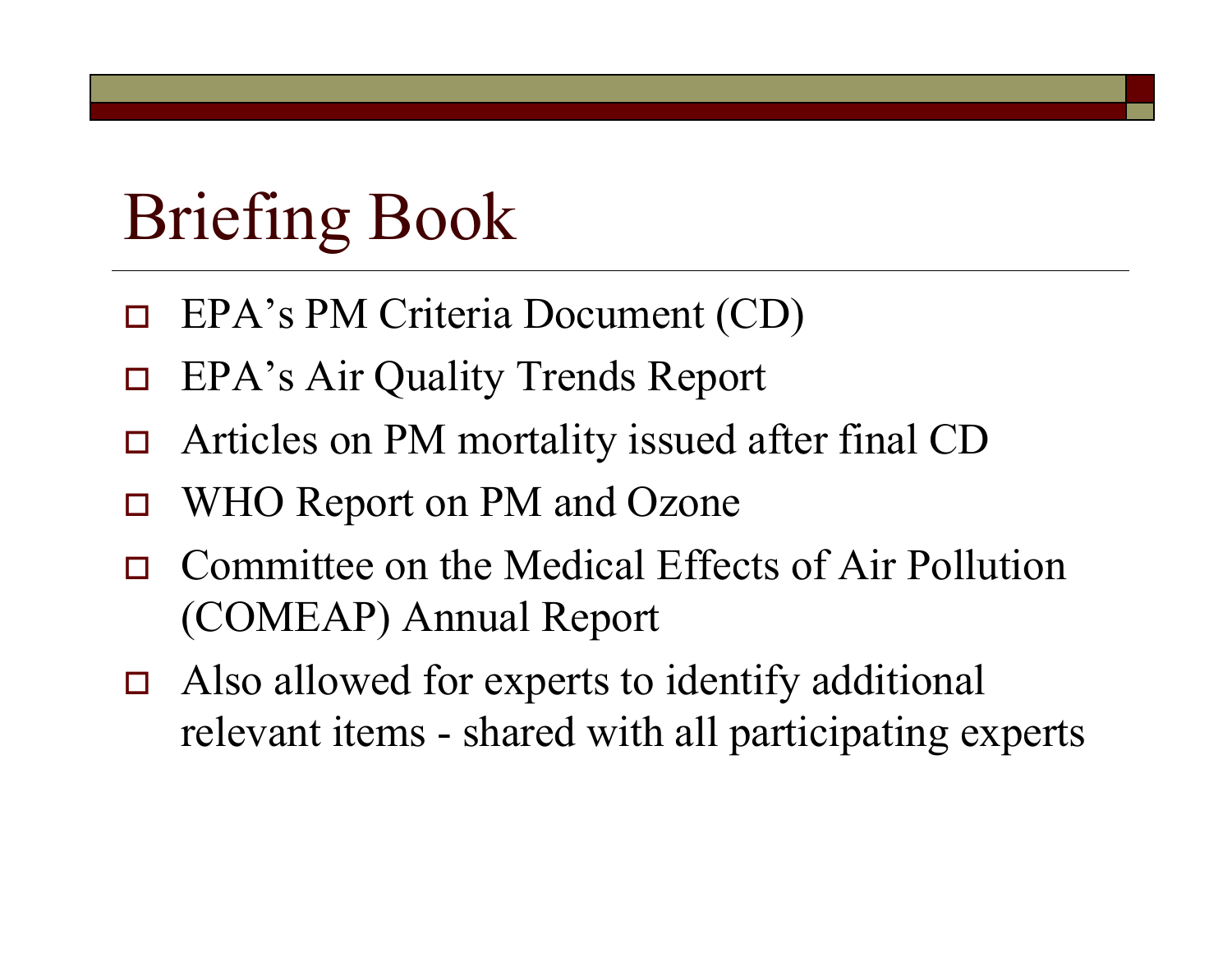## What We Asked Experts to Provide – The Elicitation Question

 $\Box$  "What is your estimate of the true percent change in annual, all-cause mortality in the adult U.S. population resulting from a permanent 1 µg/m3 reduction in annual average ambient PM2.5 across the U.S.? In formulating your answer, please consider mortality effects of both reductions in long-term and short-term exposures. To characterize your uncertainty in the concentration-response relationship, please provide the 5th, 25th, 50th, 75th, and 95th percentiles of your estimate."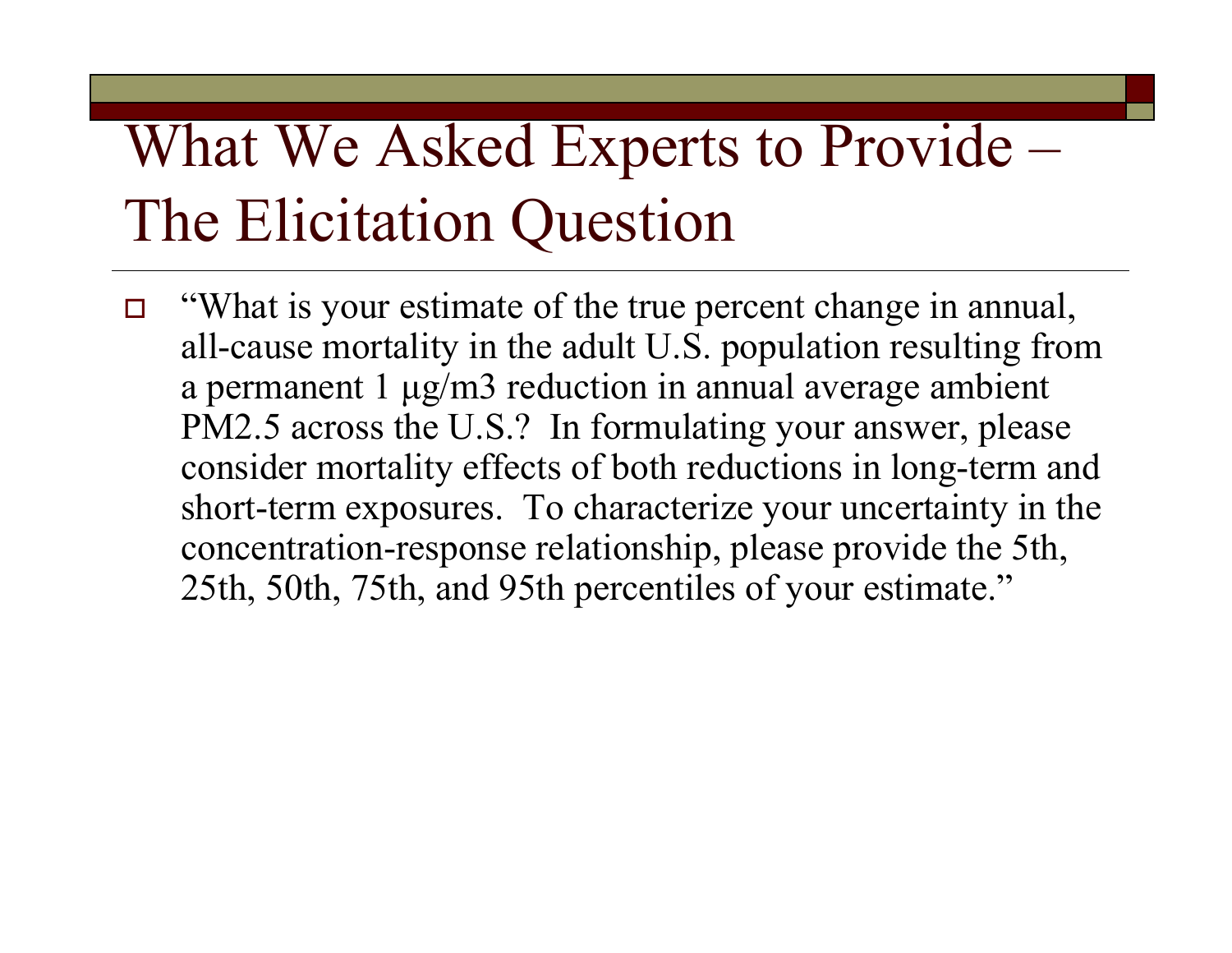## How We Selected Experts

- $\Box$  White Paper evaluated the optimal number of experts to select
	- F. Determined that  $7 - 10$  experts is typical in most elicitations
	- F. We chose to select 12 experts in a two-phase process
- $\Box$  Phase 1: Peer Nomination process
	- $\Box$ Harvard database of literature/authors
	- $\Box$ Ranking of nominees based on number of publications
	- $\mathbb{R}^3$  Nominees provided lists of experts in four Categories for Nominations
		- $\Box$ Epidemiology
		- $\Box$ Toxicology
		- $\Box$ Up-and-Coming new scientists
		- $\Box$ PM policy experts
	- F. Nine experts selected (8 epidemiologists, 1 toxicologist)
- $\Box$  Phase 2: Peer Nomination for toxicologists
	- F. HEI nominated a list of 10 individuals from which we randomly selected 3 experts
- $\Box$  OVERALL: We selected 8 epidemiologists, 3 toxicologists/health scientists, and 1 clinician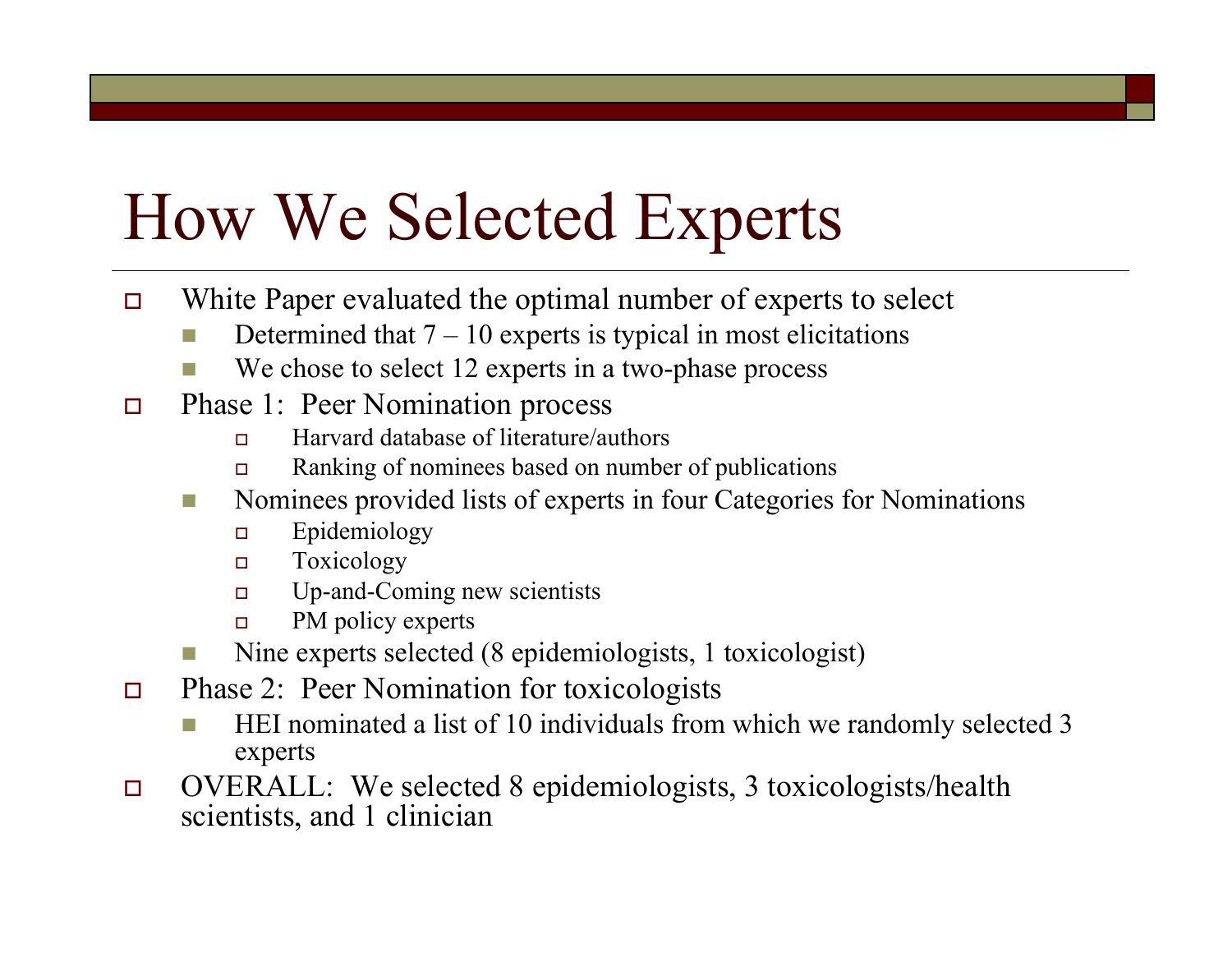## Participating Experts

| <b>NAME</b>                                                                                                                                            | <b>AFFILIATION</b>                                                                                                                                                                            |  |
|--------------------------------------------------------------------------------------------------------------------------------------------------------|-----------------------------------------------------------------------------------------------------------------------------------------------------------------------------------------------|--|
| Dockery, Doug W.                                                                                                                                       | Harvard School of Public Health                                                                                                                                                               |  |
| lto, Kazuhiko                                                                                                                                          | New York University School of Medicine                                                                                                                                                        |  |
| Krewski, Daniel                                                                                                                                        | University of Ottawa                                                                                                                                                                          |  |
| Kuenzli, Nino*                                                                                                                                         | University of Southern California Keck School of Medicine (currently<br>at Institut Municipal d'Investigació Mèdica - Center for Research in<br>Environmental Epidemiology, Barcelona, SPAIN) |  |
| Lippmann, Morton                                                                                                                                       | New York University School of Medicine                                                                                                                                                        |  |
| Mauderly, Joe                                                                                                                                          | Lovelace Respiratory Research Institute                                                                                                                                                       |  |
| Ostro, Bart D.                                                                                                                                         | California Office of Environmental Health Hazard Assessment                                                                                                                                   |  |
| Pope, C. Arden III                                                                                                                                     | Brigham Young University                                                                                                                                                                      |  |
| Schlesinger, Richard                                                                                                                                   | <b>Pace University</b>                                                                                                                                                                        |  |
| Schwartz, Joel                                                                                                                                         | Harvard School of Public Health                                                                                                                                                               |  |
| Thurston, George D.                                                                                                                                    | New York University School of Medicine                                                                                                                                                        |  |
| Utell, Mark                                                                                                                                            | University of Rochester School of Medicine and Dentistry                                                                                                                                      |  |
| $*$ Dr. Kuenzli was based in the U.S. at the time of expert selection, and subsequently began a sabbatical in<br>Barcelona midway through the project. |                                                                                                                                                                                               |  |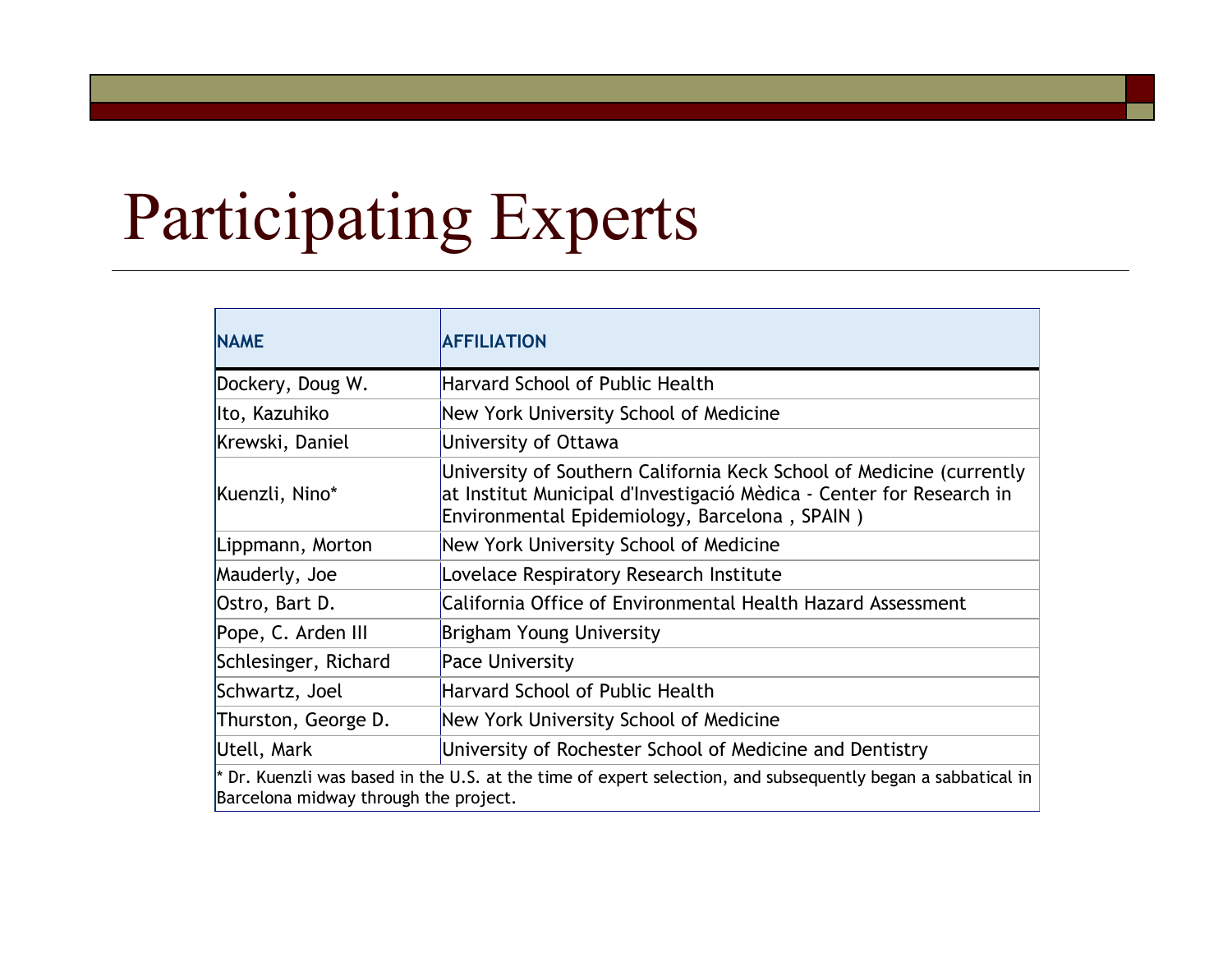#### Results & Peer Review

- $\Box$ Draft Report undergoing internal EPA review
- $\Box$  Peer Review begins August 25
	- Review of design and conduct of the elicitation
- $\Box$ Five reviewers have been selected
- $\Box$  Final report is expected by late September
	- Report of design, conduct, and findings by Industrial Economics, Inc. (IEc, 2006)
	- Peer Review report (RTI, 2006)
	- Application in the Benefits Chapter of the PM NAAQS RIA (EPA, 2006)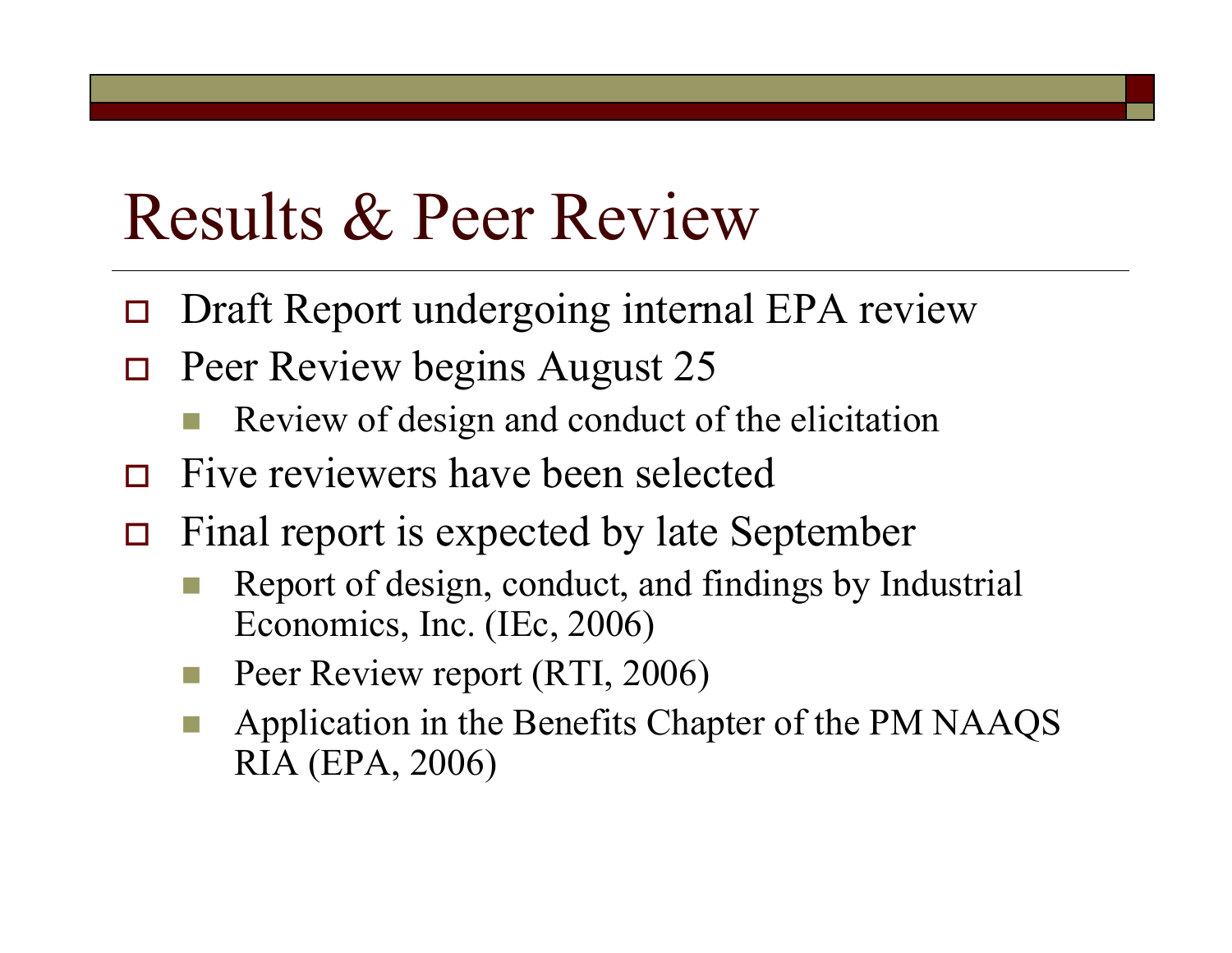## More Information:

 Lisa Conner, Air Benefit-Cost Group U.S. EPAOffice of Air Quality Planning and Standards (919)541-5060 conner.lisa@epa.gov

Website of findings: www.epa.gov/ttn/ecas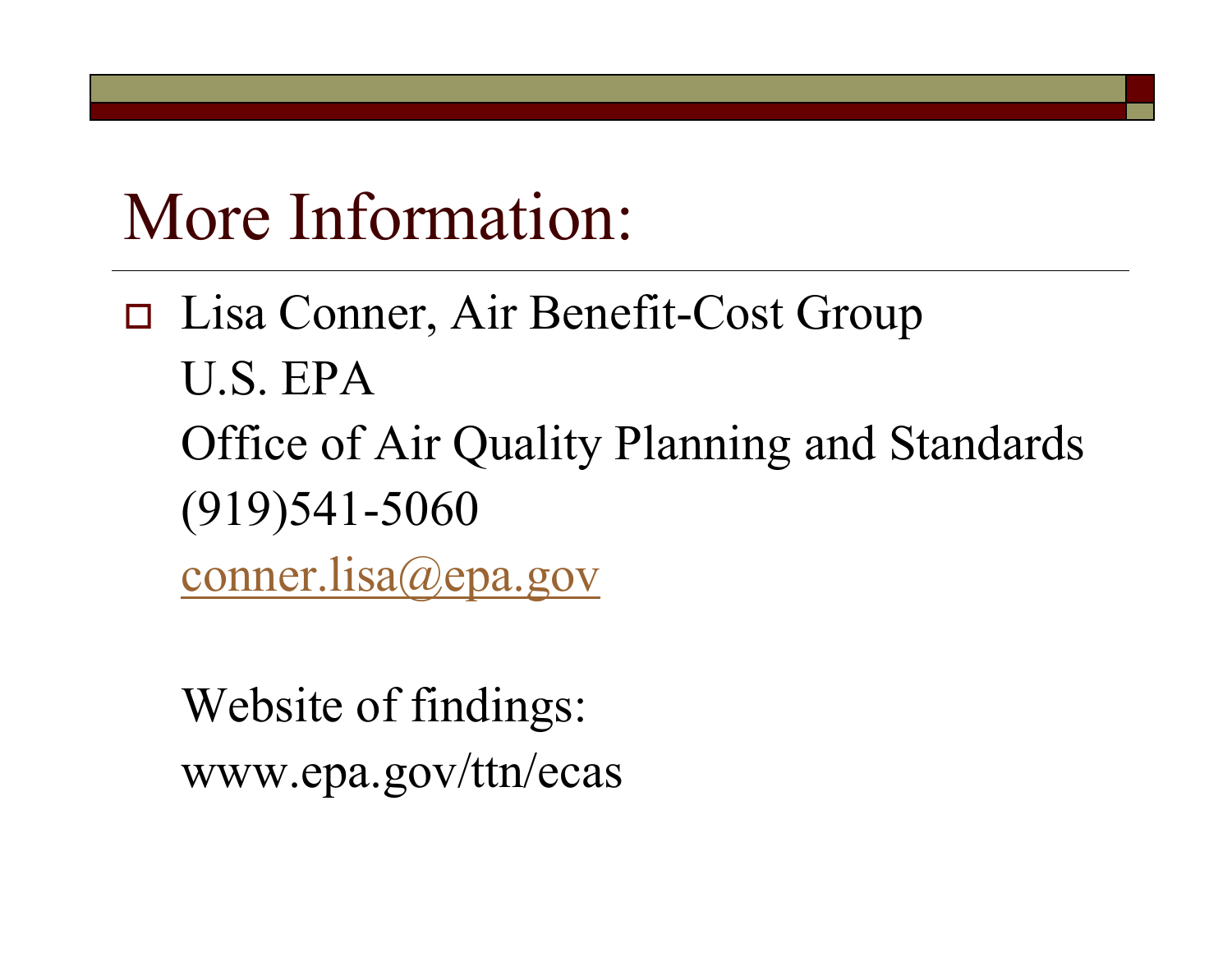$O$ verview of  $ARB'$  **s Analysis Plan Analysis Plan**

- Develop a credible range
- Conduct sensitivity analysis
- **Peer review evaluation**
- **.** Timeline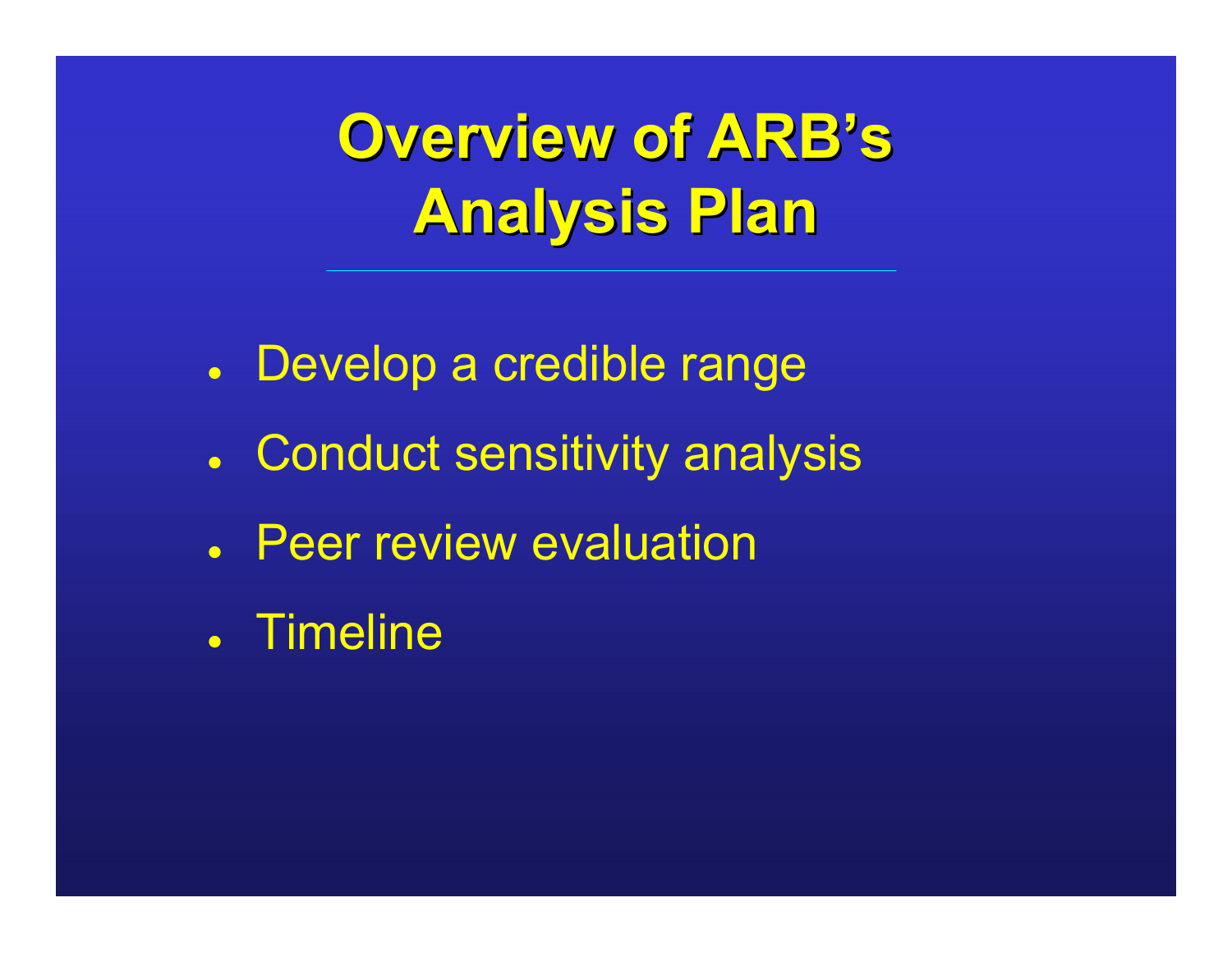## **Develop a Credible Range Develop a Credible Range**

- Based on 12 distributions from EPA's elicitation process
	- –Mean value describes central tendency
	- – High and low values represent a reasonable uncertainty range
- $\bullet$  Similar to ARB/OEHHA's derived range on the relationship between short-term exposures to ozone and premature death\*

\*Ostro B.; Tran H.; Levy J. The Health Benefits of Reduced Tropospheric Ozone in California, *JAWMA*, **2006**: 56, 1007-1021.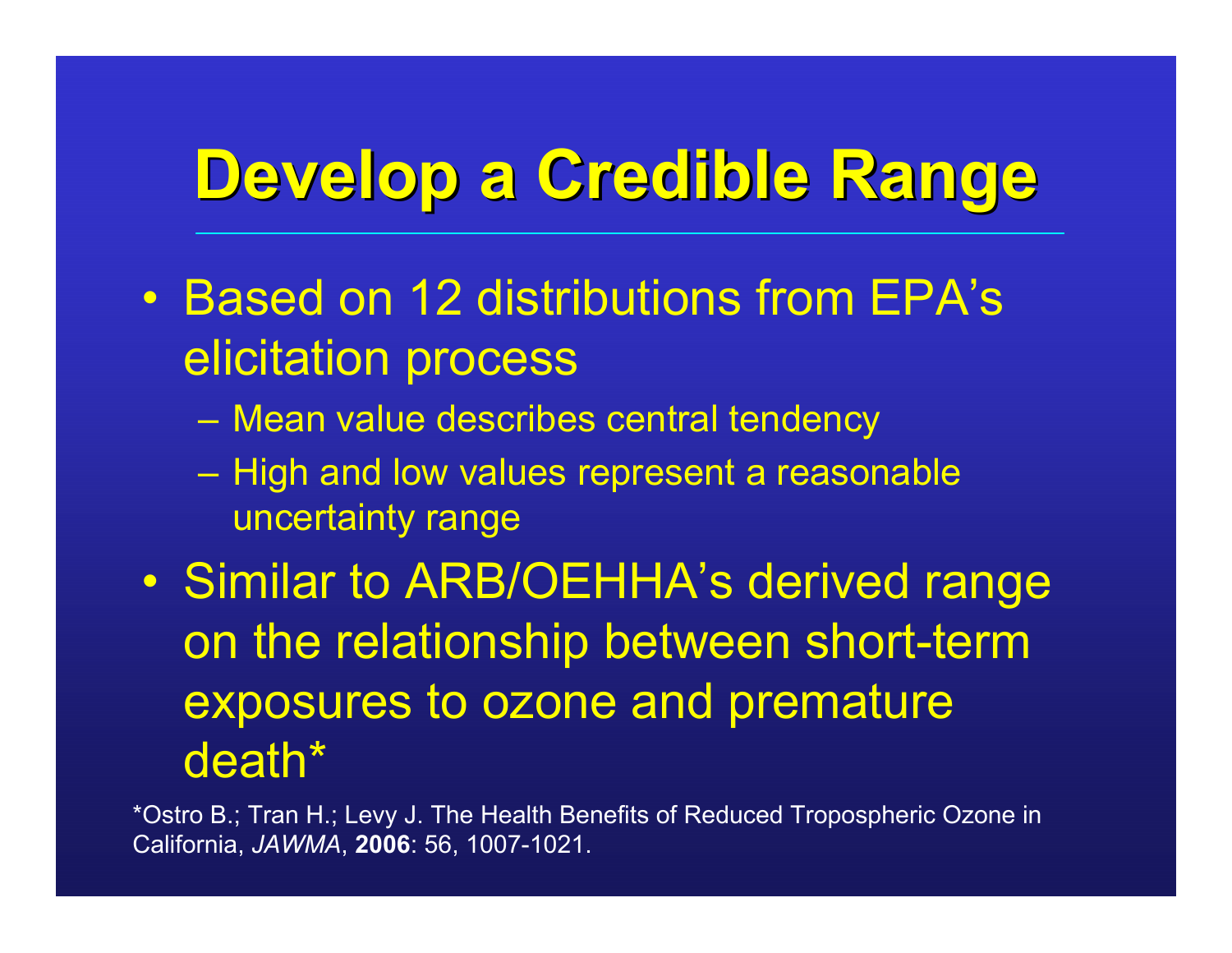## **Sensitivity Analysis**

#### $\bullet$ Pooling of 12 distributions by

- Simple average
- Monte Carlo methods
- $\bullet$  Pooling of distributions without outliers
- $\bullet$  Calculations based on actual study results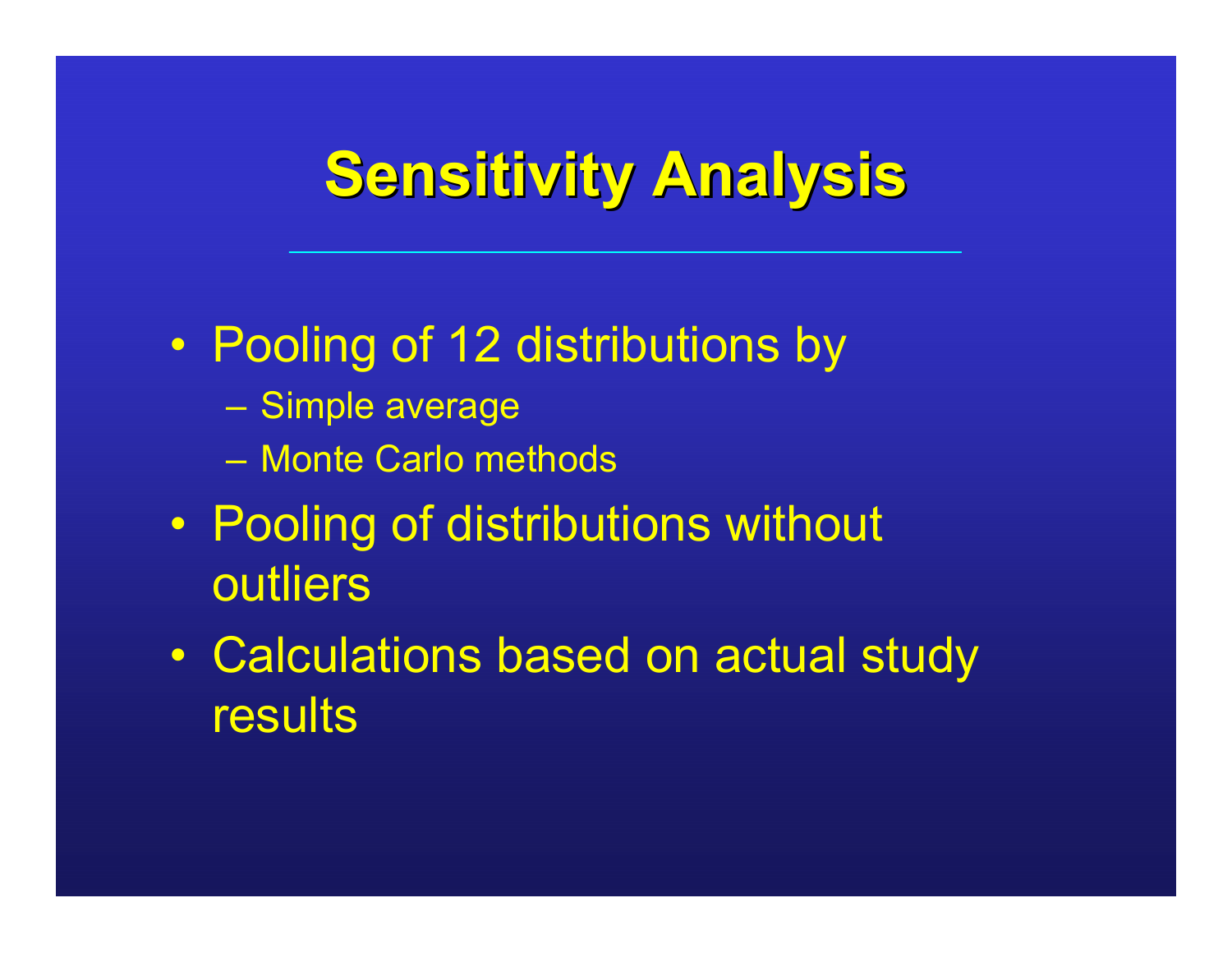#### **Peer Review Evaluation Peer Review Evaluation**

- $\bullet$  Independent evaluation of ARB's interpretation of expert opinions
	- *Has ARB staff applied the results in a reasonable manner?*
	- *Can these results be applied in a regulatory setting?*
- $\bullet$  Currently working with University of California at Berkeley to select a peer review panel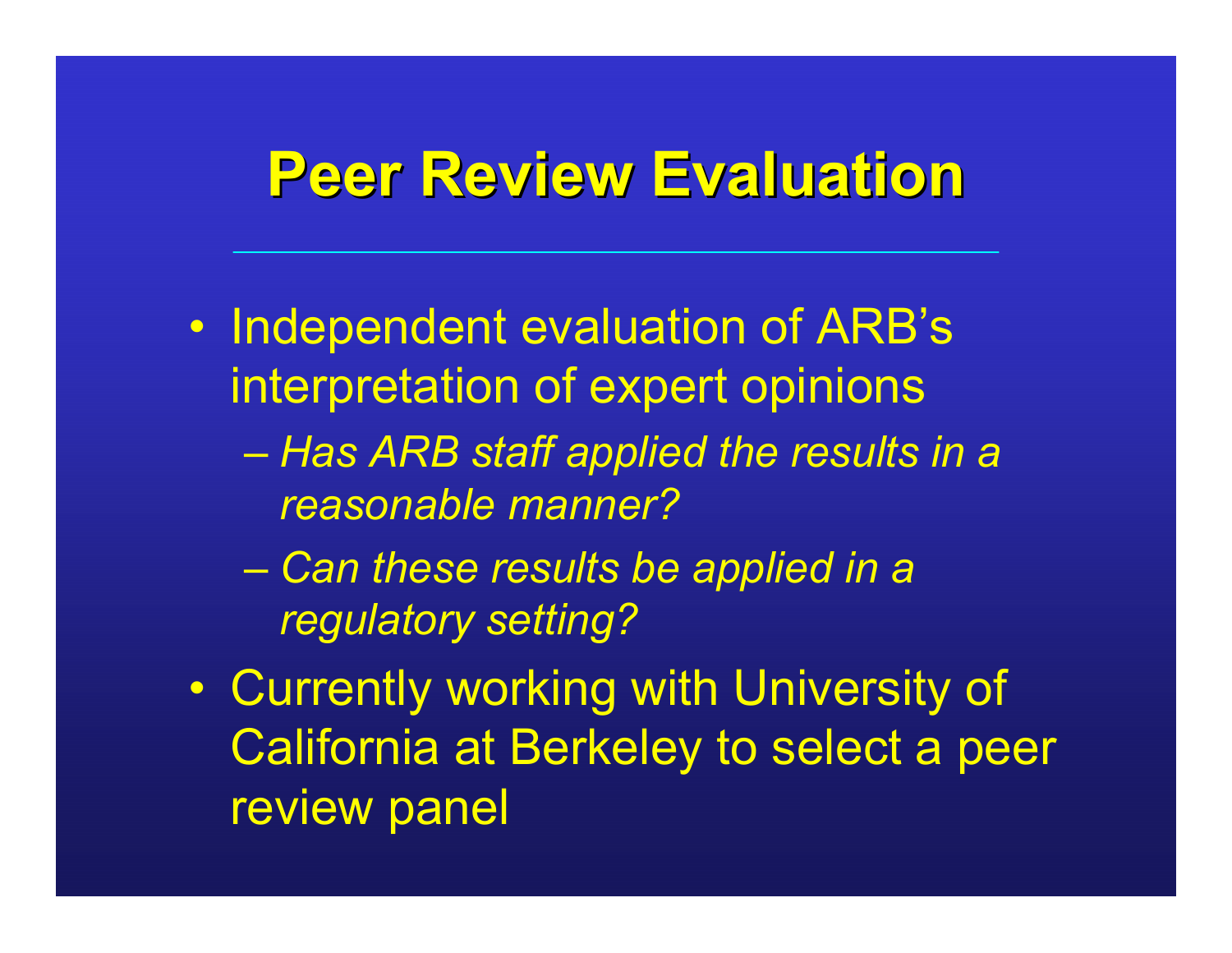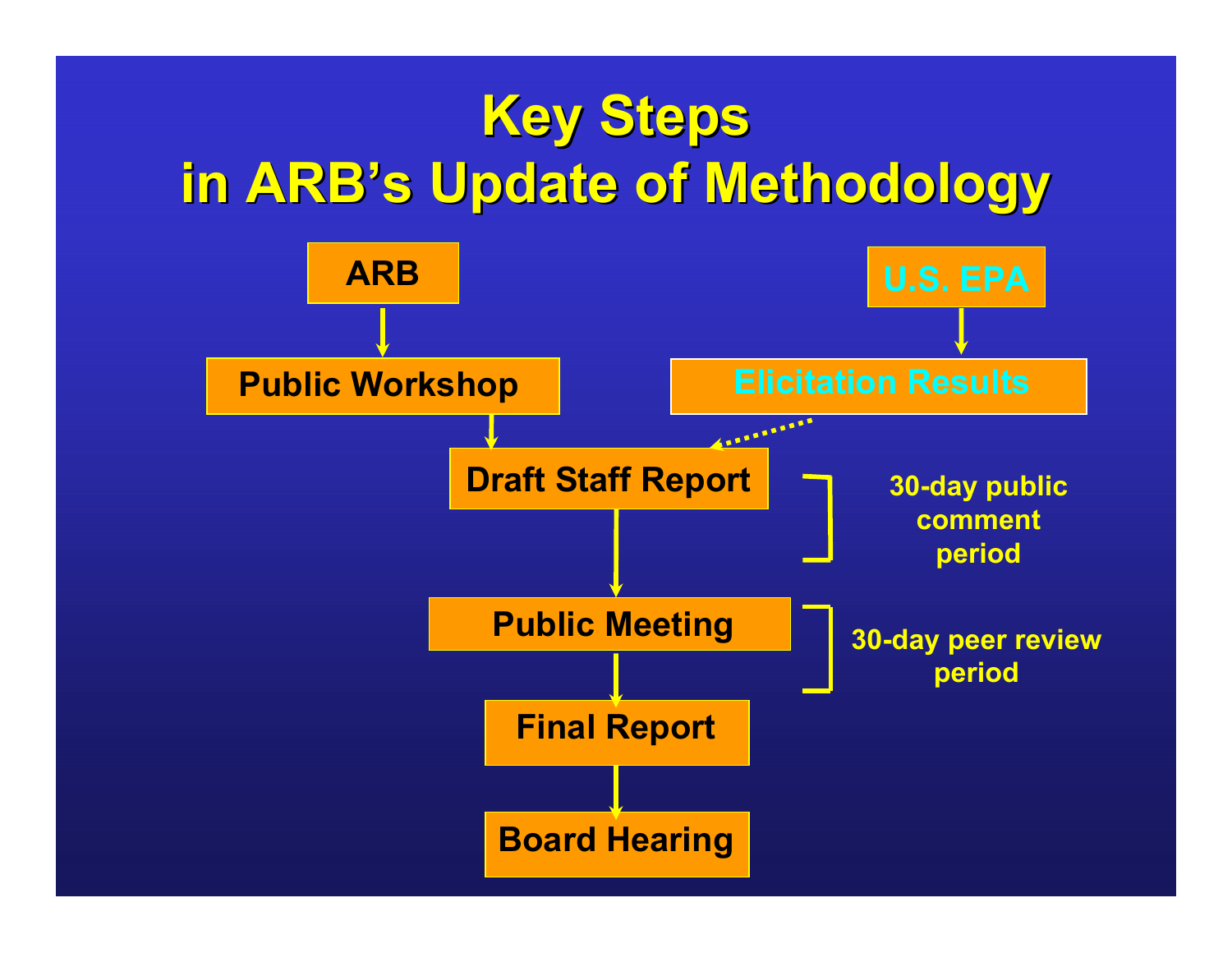### **Tentative Timeline Tentative Timeline**

| <b>August 21, 2006</b> | <b>Public Workshop</b>                      |
|------------------------|---------------------------------------------|
| October 2006           | <b>Draft report released</b>                |
| <b>November 2006</b>   | <b>Deadline for public</b><br>comments      |
| December 2006          | <b>Deadline for peer review</b><br>comments |
| <b>January 2007</b>    | <b>Final staff report</b><br>released       |
| <b>February 2007</b>   | <b>Board update</b>                         |